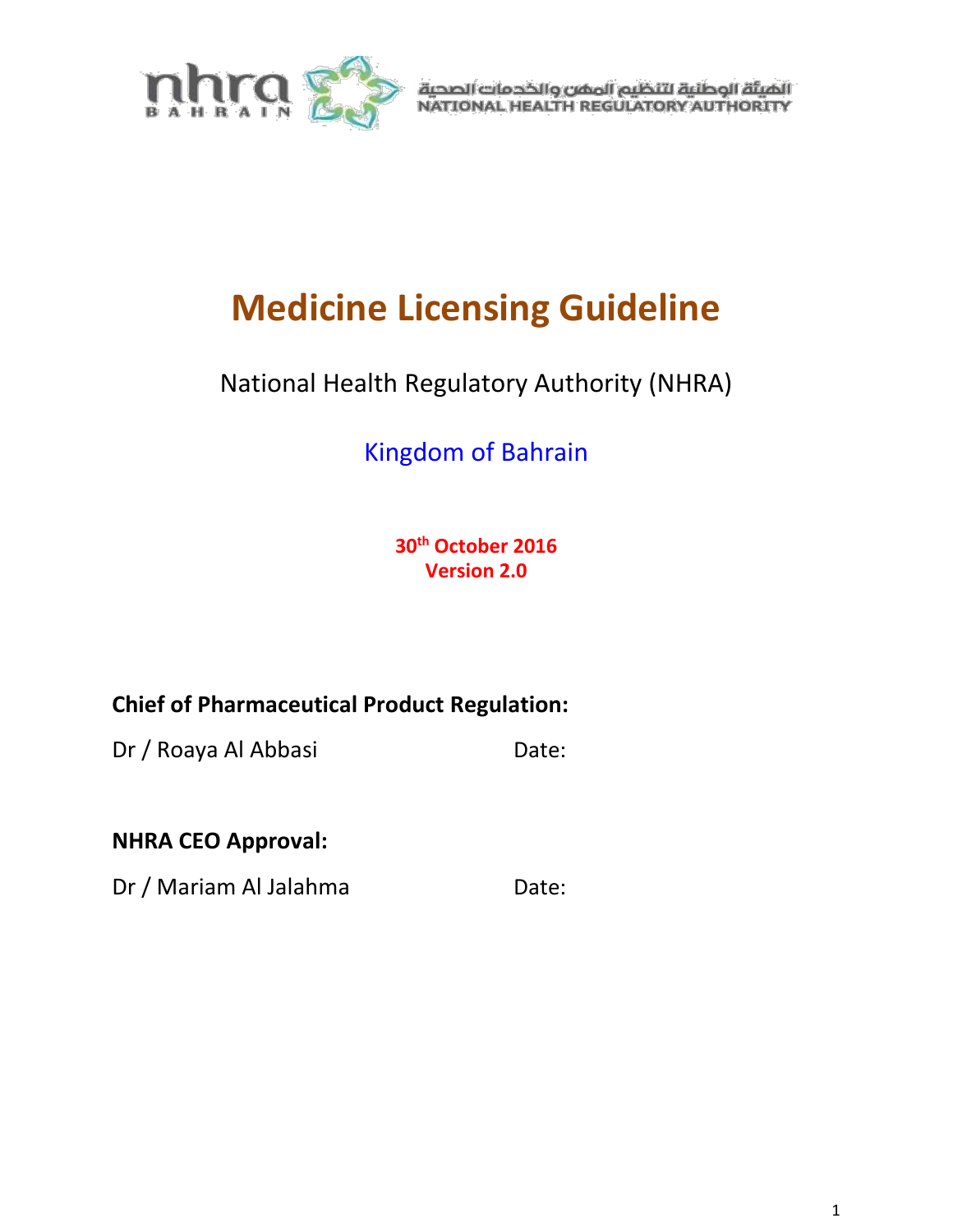#### **Document Control**

| <b>Version</b> | <b>Date</b> | Author(s)                                           | <b>Comments</b> |
|----------------|-------------|-----------------------------------------------------|-----------------|
| 1.0            | 30/04/2014  | <b>Pharmaceutical Product Regulation Department</b> | Final           |
| 2.0            | 30/10/2016  | <b>Pharmaceutical Product Regulation Department</b> | Final           |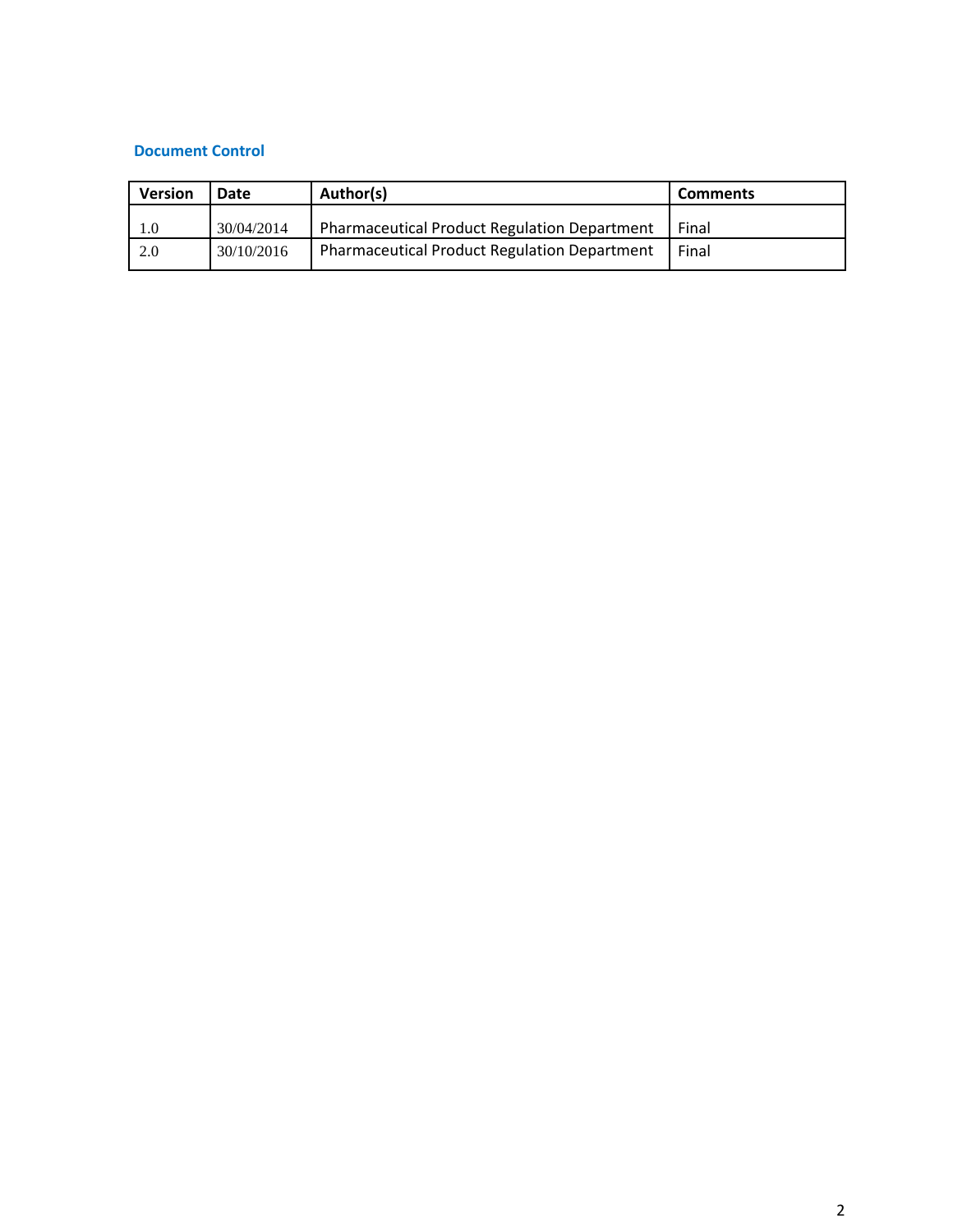#### **Table of contents**

|                | <b>Item</b>                                   | Page      |
|----------------|-----------------------------------------------|-----------|
| 1.             | <b>Introduction</b>                           | 5         |
| 2.             | <b>Scope</b>                                  | 5         |
| 3.             | <b>Medicine Licensing</b>                     | 5         |
| $\mathbf{A}$ . | <b>Licensing procedure</b>                    | 6         |
|                | <b>Before submission</b><br>4.1               | 6         |
|                | <b>Application fees</b><br>4.2                | 6         |
|                | <b>Data requirement</b><br>4.3                | 6         |
|                | <b>GCC-DR</b> registered products<br>4.4      | 9         |
|                | <b>Submission &amp; validation</b><br>4.5     | 9         |
|                | 4.6<br><b>Assessment &amp; query</b>          | 9         |
|                | 4.7<br><b>Approval</b>                        | 10        |
|                | <b>General notes</b><br>4.8                   | 10        |
| 5.             | <b>Importation &amp; invoice clearance</b>    | <b>10</b> |
|                | <b>Annexes</b>                                |           |
|                | <b>Annex I</b>                                | 12        |
|                | <b>eCTD</b>                                   |           |
|                | <b>Annex II</b>                               | 16        |
|                | <b>Medicine licensing application form</b>    |           |
|                | <b>Annex III</b>                              | 21        |
|                | New medicine registration appointment request |           |
|                | <b>Annex IV</b>                               | 22        |
|                | <b>Medicine licensing checklist</b>           |           |
|                | <b>Annex V</b>                                | 23        |
|                | <b>Pricing form</b>                           |           |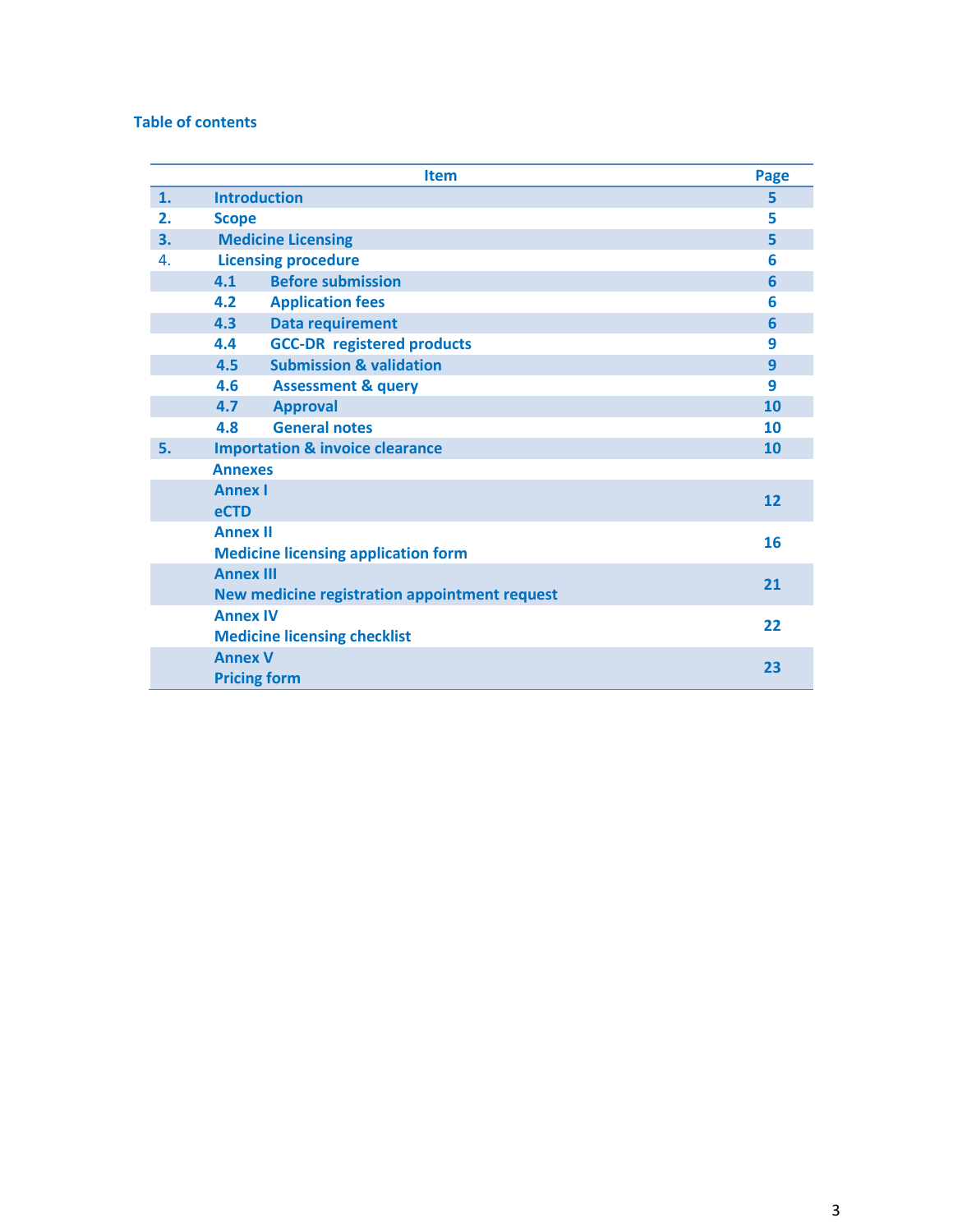#### **Definitions**

#### **NHRA**

National Health Regulatory Authority.

#### **PPR**

Pharmaceutical Product regulation is the responsible department for medicine licensing at NHRA.

#### **Manufacturer**

Manufacturing site of batch release, the final manufacturing site from which the medicine is dispatched to Bahrain.

#### **Marketing Authorization Holder (MAH)**

The pharmaceutical company that legally holds the right and responsibility of marketing the medicine in Bahrain.

#### **Local Agent**

The pharmacy in Bahrain; designated by the MAH to act on its behalf in communication with NHRA.

#### **Country of Origin (COO)**

It is the country where the pharmaceutical product has been released with certificate of analysis signed by the responsible qualified person.

#### **ICH**

The International Council for Harmonization of Technical Requirements for Pharmaceuticals for Human Use (ICH).

#### **Certificate of Pharmaceutical Product (CPP)**

A certificate issued in the format recommended by the World Health Organization (WHO), which establishes the status of the pharmaceutical product and the applicant for the certificate in the exporting country.

#### **Package Leaflet (PL)**

The package leaflet is the medicine information provided in the pack .It should be drawn up in accordance with the summary of the product characteristics.

#### **Summary of Product Characteristics (SmPC)**

The definitive description of the product. The SmPC is an integral part of the marketing authorization and should take the form as outlined in Annexes.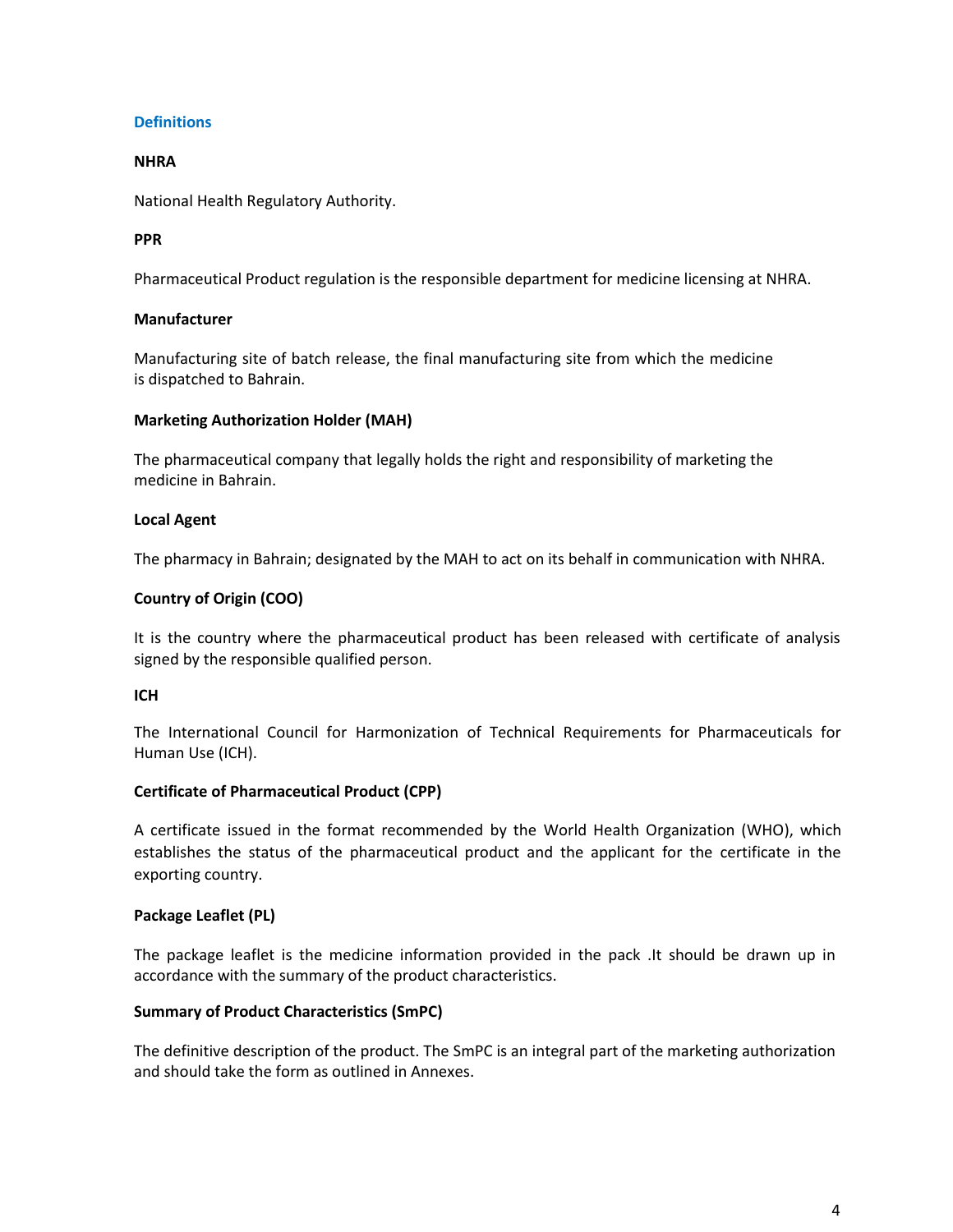#### **1. Introduction**

Guideline documents are meant to provide assistance to industry and professionals on how to comply with governing statutes and regulations. Guideline documents also provide assistance to staff on how NHRA mandates and objectives should be implemented in a manner that is fair, consistent and effective. Medicine licensing is done through PPR department in NHRA.

This guideline has been developed to assist license holders in the preparation and submission of applications for licensing medicines in the Kingdom of Bahrain.

It should be noted that the NHRA has the right to request any information and data within the context of this guideline.

This document should be read in conjunction with other applicable guideline documents.

#### **2. Scope**

This guidance document describes the procedures and requirements for submitting an application to obtain a new medicine License in the Kingdom of Bahrain.

Applicants are expected to comply with the procedures and requirements laid out in this guidance.

#### **3. Medicine Licensing**

Any medicine must be licensed before marketing in Bahrain as per law no. (18) of 1997, medicine Importation and distribution must be done through authorized pharmacy only (Local agent), this agent can be the applicant on behalf of the pharmaceutical company as long as the agreement is prone to NHRA and acknowledged.

The local agent must inform NHRA with any agreements made with new pharmaceutical companies for review and approval before starting the licensing process.

Pharmaceutical companies (MAH) should note that they are responsible for the medicines quality, efficacy and safety throughout its life cycle. Responsibilities start with the licensing of the medicine and end when the medicine license is cancelled. Since the medicine quality, efficacy and safety can change at any time during the course of its life cycle, it is the MAH responsibility to inform NHRA when these changes occur as per the current guidelines.

These responsibilities include:

- 1. To ensure that all of the information given in the application form and supporting documents are true and valid.
- 2. To notify NHRA if the application submitted to NHRA has been rejected, withdrawn or deferred by any drug regulatory agency, with reasons in each case if applicable, throughout the medicine life cycle in the Bahraini market.
- 3. To notify NHRA of any change in the information submitted in the application and of any new significant safety information during the course of evaluation and throughout the product's life cycle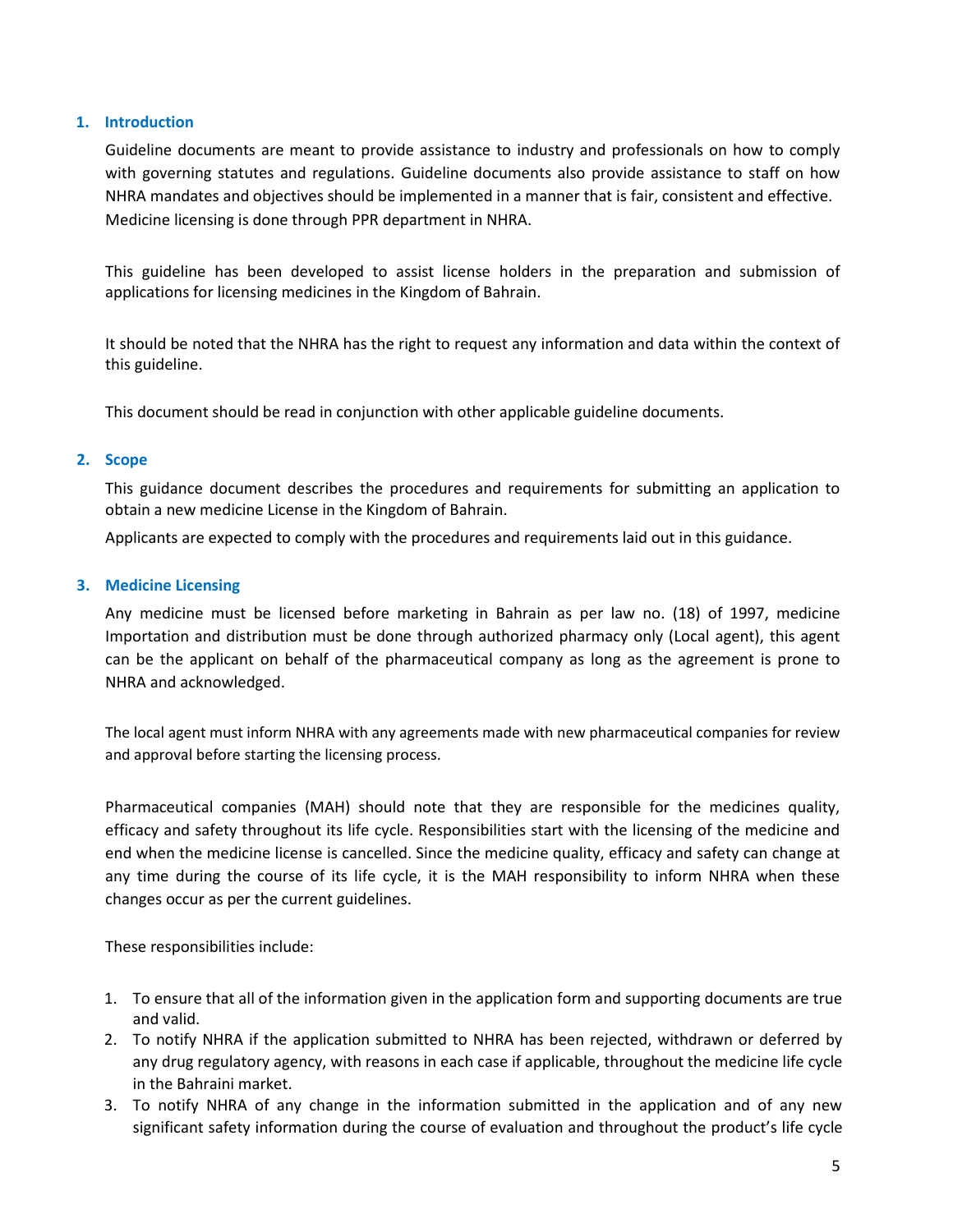in the Bahraini market

- 4. To respond to NHRA queries or requests for more data for review, within the timelines.
- 5. To ensure that the medicine will be sold, supplied and recommended for use in accordance with the approved PI/PIL and in compliance with all license conditions, applicable legislation and guidelines.

Failure to comply with the above shall render the product registration license cancelled. NHRA, thus reserves the right to, suspended or cancel the registration license of the product anytime during the life cycle of the product, if found non-compliant.

#### **4. Licensing procedure**

#### **4.1.Before Submission**

Before submission of medicine licensing application the manufacturer license must be valid. The applicant must prepare the file according to requirements laid out in this guideline and assure all the requested documents are available.

Please note that for each application the most up to date version of forms should be downloaded directly from NHRA website.

#### **4.2.Application fees**

As per resolution 17 of 2016, application fees and service fees is chargeable for each new medicine application submitted to NHRA. The applicant must refer to the latest fee structure from NHRA website.

#### **4.3.Data requirement**

The data requirement for each application will differ, depending on the drug submission type. However all required data should be in accordance with ICH Common Technical Document (CTD) in eCTD format.

The Common Technical Document is organized into five modules. Module 1 is region specific. Modules 2, 3, 4, and 5 are intended to be common for all regions and must be submitted in soft copy according to ICH guideline. Specific details to eCTD submission are mentioned in Annex I.

In case of New Chemical Entity (NEC) & Biological all CTD modules are required.

In case of generic products the comparative bioavailability/bioequivalence study report should be present under module 5. This should be in accordance with GCC bioequivalence guideline. It is mandatory that the center conducting bioavailability/bioequivalence study should be approved with GCC-DR. However centers approved from either of the listed authorities shall be considered viz. European Medicine agency (EMA), United stated Food and Drug Administration(USFDA), World Health Organization (WHO) & Ministry of Health, Labour & Welfare Japan (MHLW).

The applicant must refer to GCC approved bioavailability/bioequivalence center list on NHRA website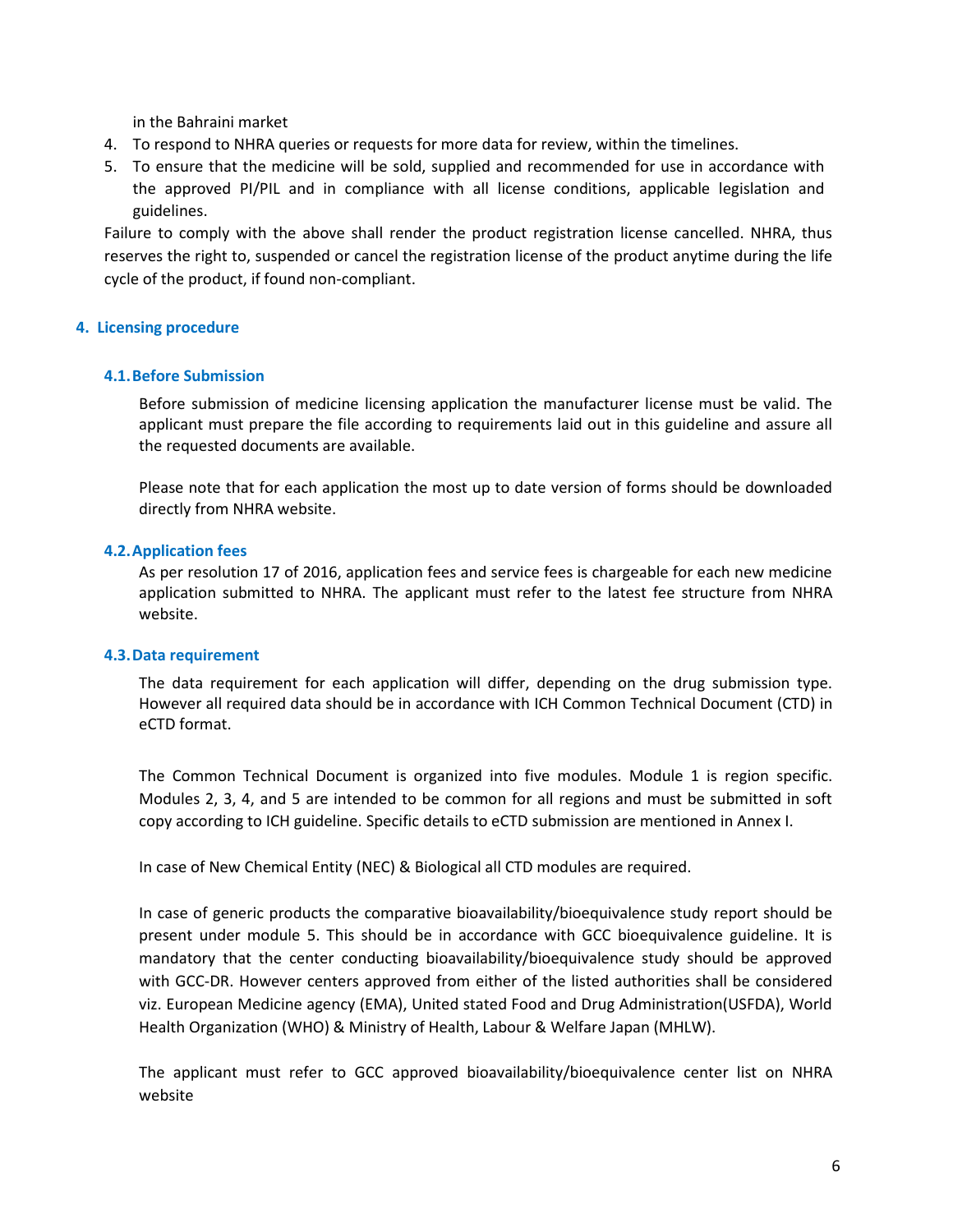#### **Module 1 requirements:**

- **1. Cover letter: Original company paper signed and dated.**
- **2. Comprehensive CTD table of contents.**
- **3. Forms:** Completed forms must be included in this section. The latest version of the below forms must be filled, signed and stamped with date by the MAH Company.
	- i. Application Form.
	- ii. Check list.
	- iii. Pricing form.

#### **4. Product Information**

- i. Summary of product characteristics (SmPC): the template for this document is part of the application form however in Module 1 a declaration from the MAH that the SmPC submitted is correct and similar to the one approved in COO is included in this section (If there is any differences the company shall declare it).
- ii. Label text (immediate and secondary packaging).
- iii. Package leaflet (bilingual English/Arabic).
- iv. Artwork (outer pack, inner pack and package leaflet).
- v. One finished product sample.
- **5. Contact details for the Marketing Authorization Holder responsible person for communication with the NHRA on quality issues.**

#### **6. Patency Information:**

New medicine (Innovator): Declaration about the patency status worldwide, in the Gulf region & Bahrain is required.

Generics: Proof that the innovator patency is expired form Bahrain patency office and GCC patency office is required.

#### **7. Certificates**

- i. Certificate of Pharmaceutical Product (CPP) according to WHO format; legalized and issued from the COO (batch releaser country).
- ii. Good manufacturing practice (GMP) certificates or proof of inspection by a recognized health authority for all finished product manufacturer(s) including bulk manufacturer, primary packager, and secondary packager.
- iii. Certificate of suitability for the active substance, if available. If not, **legalized** good manufacturing practice (GMP) certificates or proof of inspection by a recognized health authority for API manufacturer(s).
- iv. Certificate of suitability for TSE.
- v. Certificate of analysis for the drug substance from the API supplier.
- vi. Certificate of analysis for the finished product.
- vii. Price Certificate showing, ex-factory price, whole sale and public retail price in the country of origin (legalized by the Ministry of Foreign Affairs & Embassy and issued within the last six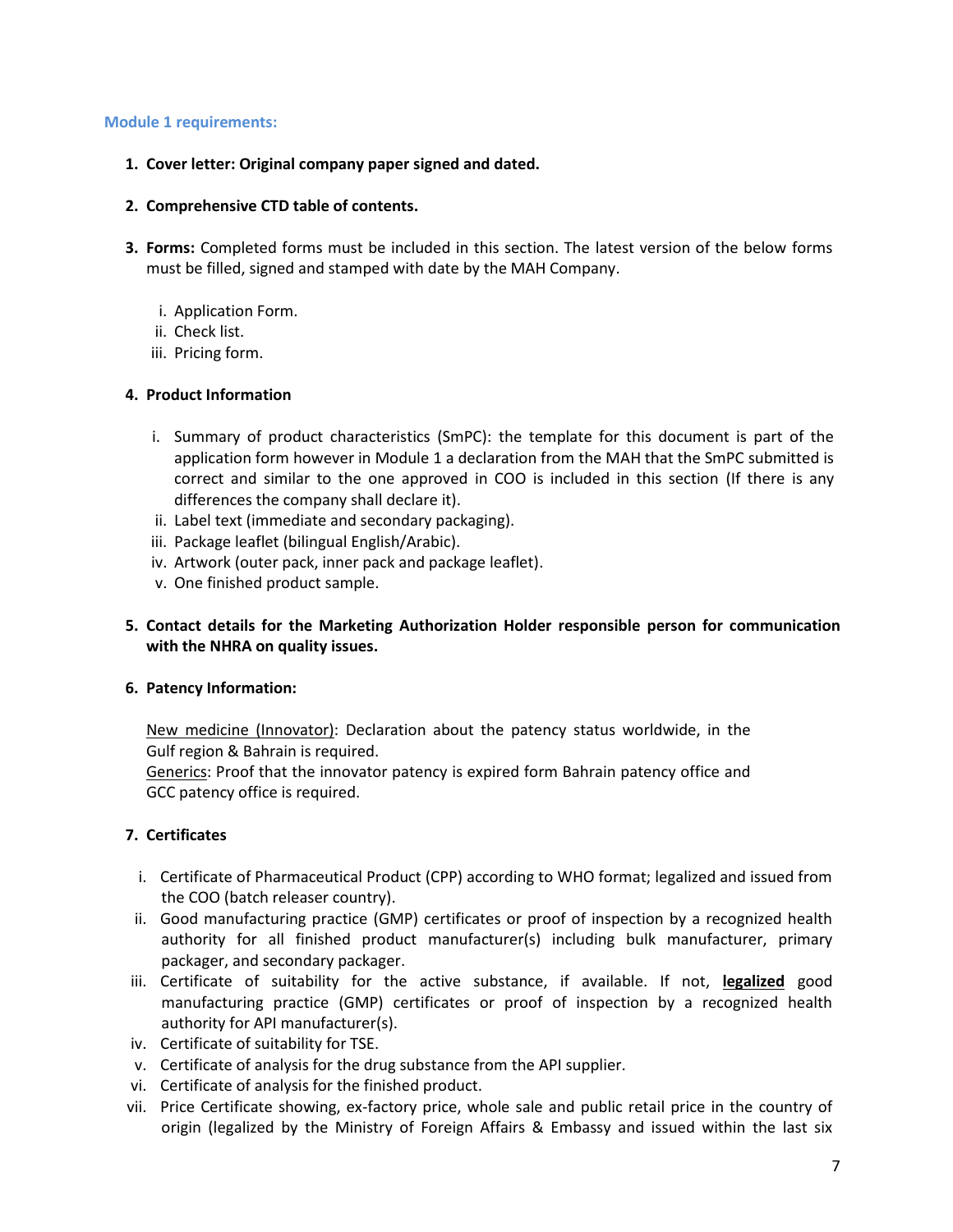months from the submission date). The price certificate must be issued from the Health Authority in the COO of the finished product (i.e. from which it is batch released). If the Health Authority doesn't issue price certificate the company can use NHRA price form (annex V) and it must be filled for all the countries where the product is registered and attested/endorsed by the Health Authority.

viii. Manufacturer registration certificate in Bahrain (batch releaser).

#### **8. Other Documents**

- i. Alcohol content declaration.
- ii. Pork content declaration.
- iii. Worldwide registration status (registered, marketed (date), under registration and rejected).
- iv. Proof of Payment for submission.
- v. Proof of prior registration under SFDA, GCC-DR, FDA(US), TGA(Australia), Health Canada, Japan, Medsafe , Swissmedic or EMA (EU)\*.

\*Includes medicines licensed by the European Medicines Agency (EMA) under the Centralized Procedure and medicines licensed by one of the following countries Denmark, France, Germany, Italy, Ireland, Netherland, Portugal, Spain, Sweden or UK.

#### **9. Laboratory Analysis:**

It is mandatory to analyze the product samples for new registration applications prior to issuance of license. Thus a request to submission of the laboratory analysis documents with sample will be sent upon assessment.

#### **Documents to be submitted are as follows:**

- i. Samples of the product.
- ii. Certificate of analysis for the sample submitted.
- iii. Reference standard for the active ingredients and related substances along with their certificate of analysis.
- iv. Product composition certificate.
- v. Complete method of analysis.
- vi. Product Specification.
- vii. Material safety data.
- viii. Documents in CD.

#### **Minimum quantity of sample required for analysis**:

|    | Dosage form                   | Quantity   |
|----|-------------------------------|------------|
| 1. | Capsules & Tablets            | $100$ nos  |
| 2. | Oral liquids                  | 10 bottles |
| 3. | Parenteral (ampoule)          | 50 nos     |
| 4. | Parenteral (vials)            | 20 nos     |
| 5. | Parental solution up to 500ml | 5 nos      |
| 6. | Parental solution above 500ml | 1 no       |
| 7. | Suppositories                 | 50 nos     |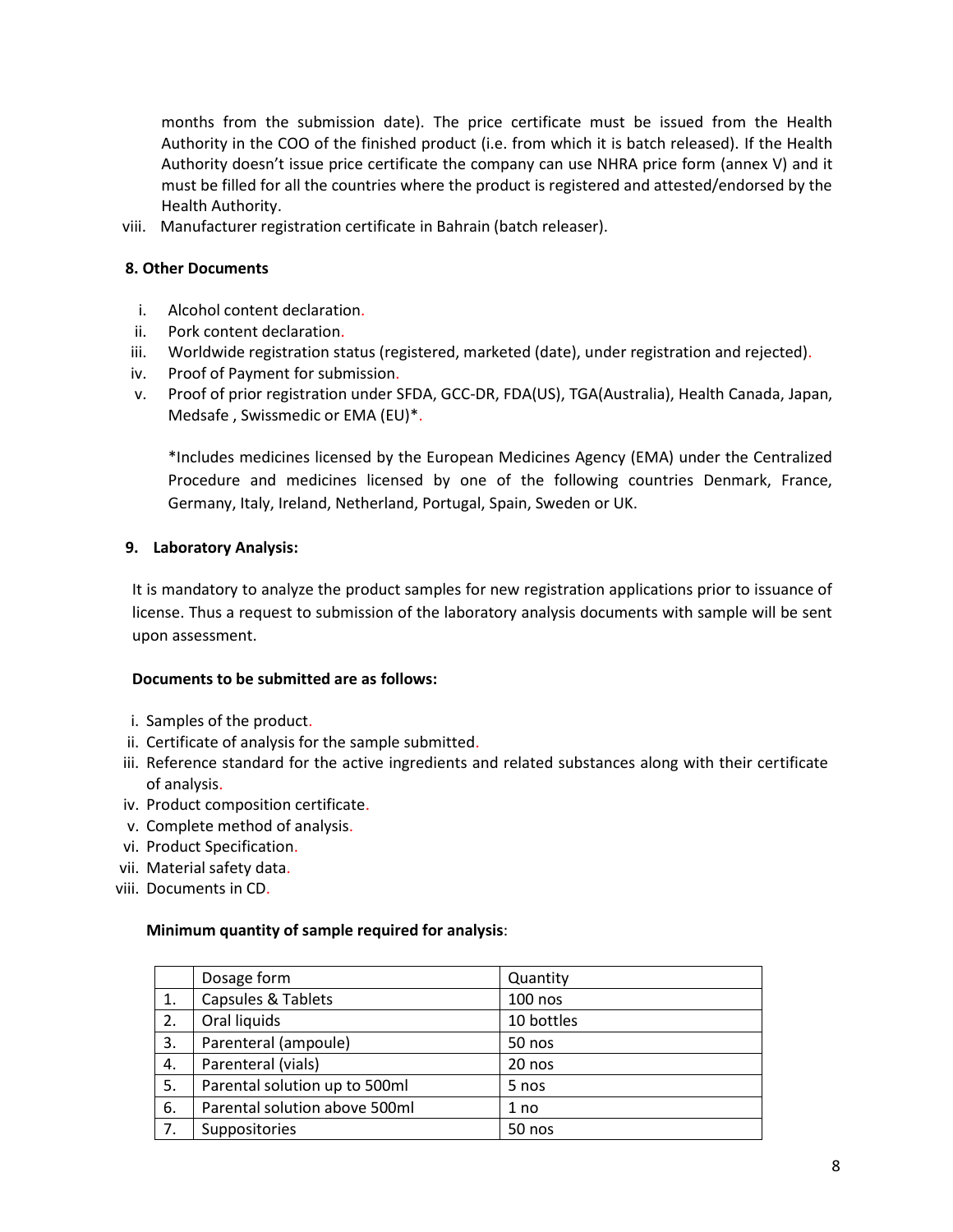| 8.  | Creams and ointments    | $10$ nos |
|-----|-------------------------|----------|
| 9.  | <b>Inhalers</b>         | $10$ nos |
| 10. | Powders                 | 20 nos   |
| 11. | Ophthalmic preparations | 20 nos   |
| 12. | Nasal drops             | $10$ nos |
| 13. | Ear drops               | $10$ nos |

#### **4.4. GCC-DR Registered Products**

Since the Kingdom of Bahrain is an active member state in the Co-operation Council for the Arab States of the Gulf (GCC). NHRA recognizes and pledges to fast track the assessment of new drug registration applications already approved in GCC-DR.

Documents required for submission:

- 1. Covering letter from the MAH and agent
- 2. Medicine license application form
- 3. Medicine license checklist
- 4. Valid registration certificated by GCC-DR for the product
- 5. Patent status in Bahrain
- 6. Legalized price certificate form
- 7. Modules 2-5 shall be requested on a CD containing all queries and responses.
- 8. A signed and stamped declaration letter to be submitted for no change or update in the information submitted, from that approved in GCC-DR by the MAH.

NHRA, reserves the rights to request for more information if required.

#### **4.5. Submission & Validation**

In order to submit new medicine licensing application the applicant must request an appointment by duly filing an appointment request form (Annex III) and sending to the PPR department by email. Appointments are assigned on a first-come basis.

On the appointment day NHRA staff will check the file to make sure all the requested documents are available only valid applications will be accepted as per the checklist (Annex IV). If the application is accepted, the applicant has to pay the required fees. A stamped and signed copy of the medicine licensing checklist is returned to the applicant and the file will be added to the new medicines files record.

#### **4.6. Assessment & Queries**

Each application is assessed in accordance with NHRA standard operating procedures and where queries arise, a request for further information will be sent to the applicant. The applicant is requested to respond to such requests in a timely manner and in accordance with any decided timeline.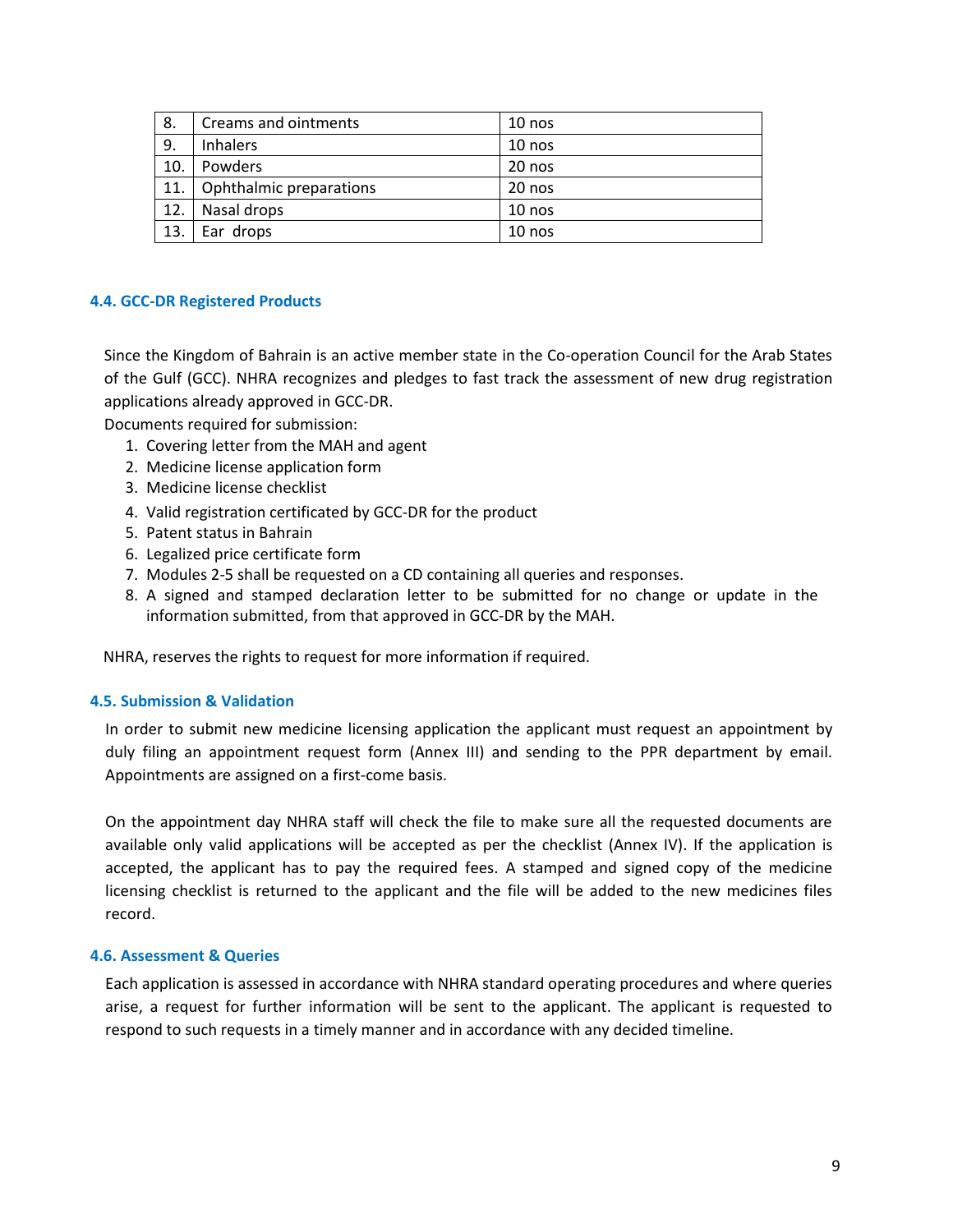NHRA will not be held responsible for the delay of registration process if the applicant fails to respond to NHRA request in a timely manner.

Failure to respond to NHRA request for information will result in rejection of the application.

#### **4.7. Approval**

After completion of assessment and pricing of medicine a decision to approve or disapprove a product for licensing is done by the licensing committee. Upon approval from the committee the applicant has to pay the required fees prior to collection of the license.

Medicine license is valid for 5 years.

#### **4.8. General notes**

- 1. Medicine License is specific to a particular name, formulation, dosage form, strength, pack size with a particular set of approved indications and directions for use.
- 2. The medicine must be licensed and marketed in the country of origin for at least one year before submission of the medicine licensing application.
- 3. When required Bioequivalence study must be according to GCC guidelines.
- 4. When required Stability study must be according to GCC guidelines.
- 5. Two API sources will be accepted upon the first registration addition or deletion of source can be submitted later through variations.
- 6. Two Bulk manufacturers will be accepted at the time of registration, after that any addition or deletion will be through variation application and will be studied case by case.
- 7. Medicines can be classified into one of the following categories at the time of licensing (method of sale):
	- i. **Prescription Only Medicines (POM)**  available only on a prescription**.**
	- ii. **Over-the –counter but Pharmacy only (P)** available under the supervision of a pharmacist.
	- iii. **General Sale (GS)**  available in general retail outlets**.**

#### **5. Importation & Invoice Clearance**

Importation of medicine is governed by Bahrain Pharmacy law no. (18) Of 1997/2015 which states that "the importation of medicines must be through authorized legal entity".

The following details must be included in the invoice and will be checked against the PPR Medicine database:

- 1. Medicine name strength.
- 2. Pack size dosage form.
- 3. Importer name and address (local agent)
- 4. Manufacturer name and country.
- 5. MAH name.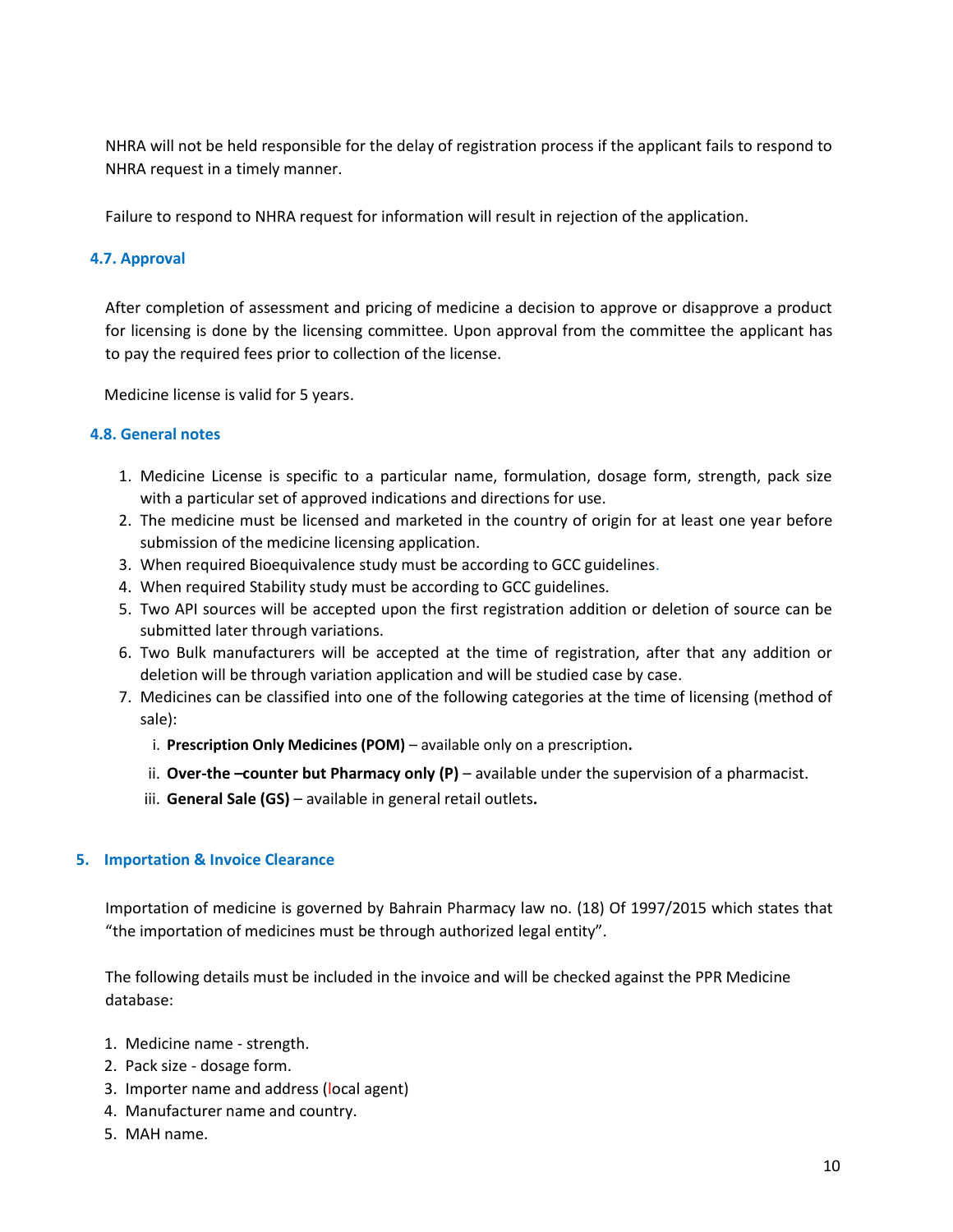- 6. CIF (Cost, Insurance & Freight) price.
- 7. Batch number.
- 8. Manufacturing date expiry date.

When all the invoice particulates are complying with the approved medicine information the invoice will be approved.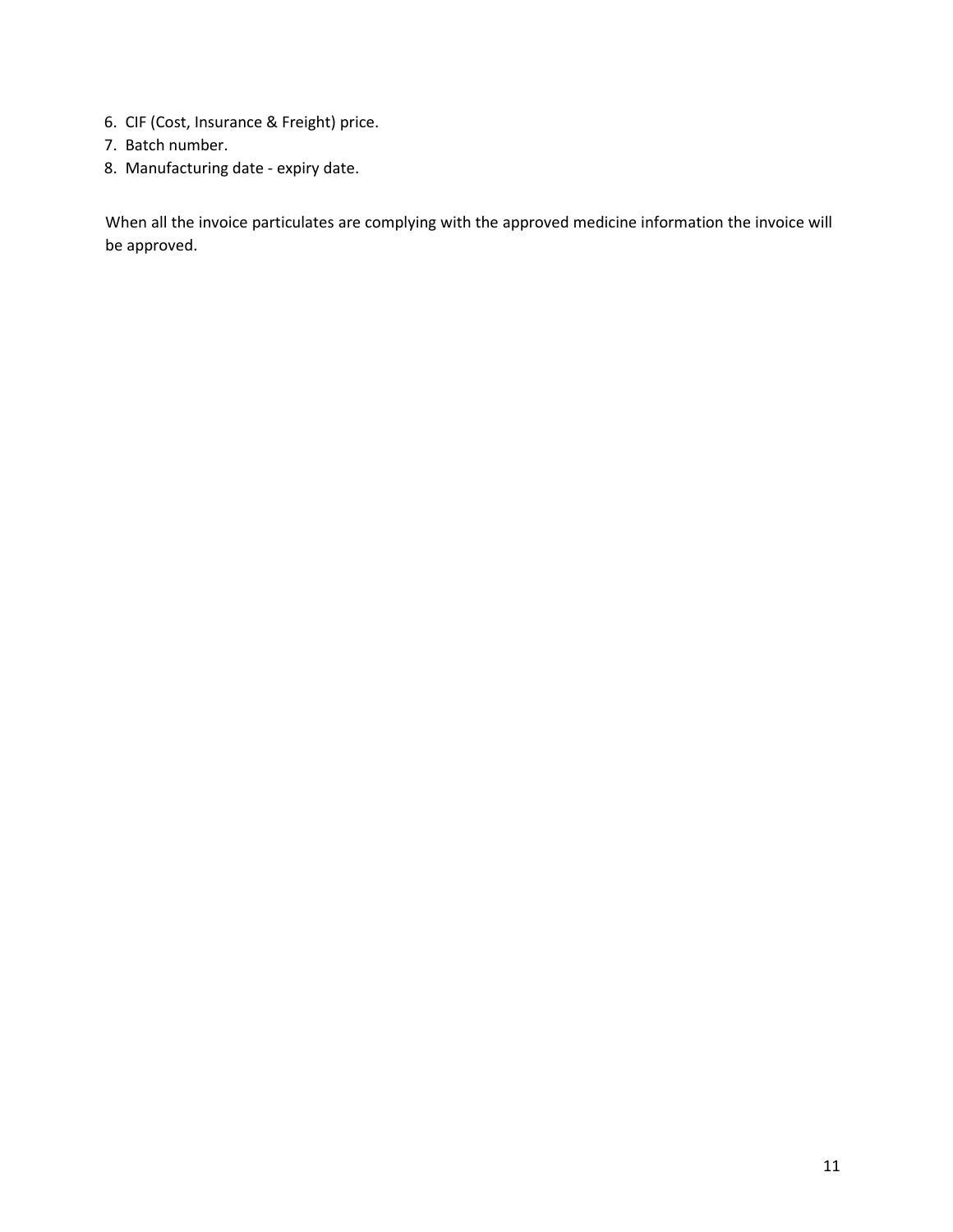#### **Annex I**

#### **Electronic Common Technical Document (eCTD)**

#### **I. Introduction**

According to NHRA's eCTD implementation plan, the eCTD is mandatory from the 1<sup>st</sup> of November 2016. This applies only to human medicine applications.

The ICH M4 Expert Working Group (EWG) has defined the Common Technical Document (CTD). The ICH M2 EWG has defined, in the current document, the specification for the Electronic Common Technical Document (eCTD). The eCTD is defined as an interface for industry to agency transfer of regulatory information while at the same time taking into consideration the facilitation of the creation, review, life cycle management and archiving of the electronic submission.

The CTD as defined by the M4 EWG does not cover the full submission that is to be made in a region. It describes only modules 2 to 5, which are common across all regions. The regional Administrative Information and Prescribing Information is described in Module 1. The CTD does not describe the content of module 1 because it is regional specific, nor does it describe documents that can be submitted as amendments or variations to the initial application. Module 1 Specifications of the electronic Common Technical Document (eCTD) for Gulf Cooperation Council (GCC) are described in "GCC module 1 specifications."

This document should be read together with ICH eCTD specifications and with GCC module 1 specifications to prepare a valid eCTD submission to NHRA. The latest version of the ICH eCTD Specification can be found at: [http://estri.ich.org](http://estri.ich.org/) and of GCC module 1 specification can be found at: [http://www.sfda.gov.sa](http://www.sfda.gov.sa/)

Documents to be submitted as hard copy for new registration application are listed in Appendix I.

NHRA will show all the cases and scenarios of eCTD submissions especially the baseline eCTD submissions.

#### **II. Technical Baseline Application**

A baseline submission is a compiled submission of the current status of the dossier, i.e. resubmission of currently valid documents that have already been provided to NHRA but in another format. Where an eCTD application is being used for the first time as variation or renewal application, applicants are obliged to submit a technical baseline for the product as this will greatly facilitate the review process.

It should be clearly stated in the cover letter of the "baseline eCTD sequence" that the content of the previously submitted dossier has not been changed, only the format. There is no need for the NHRA to assess baseline submissions and hyperlinks between documents are not necessary. The submission unit 'reformat' should be used in the envelope for the baseline sequence and submission type should be "none".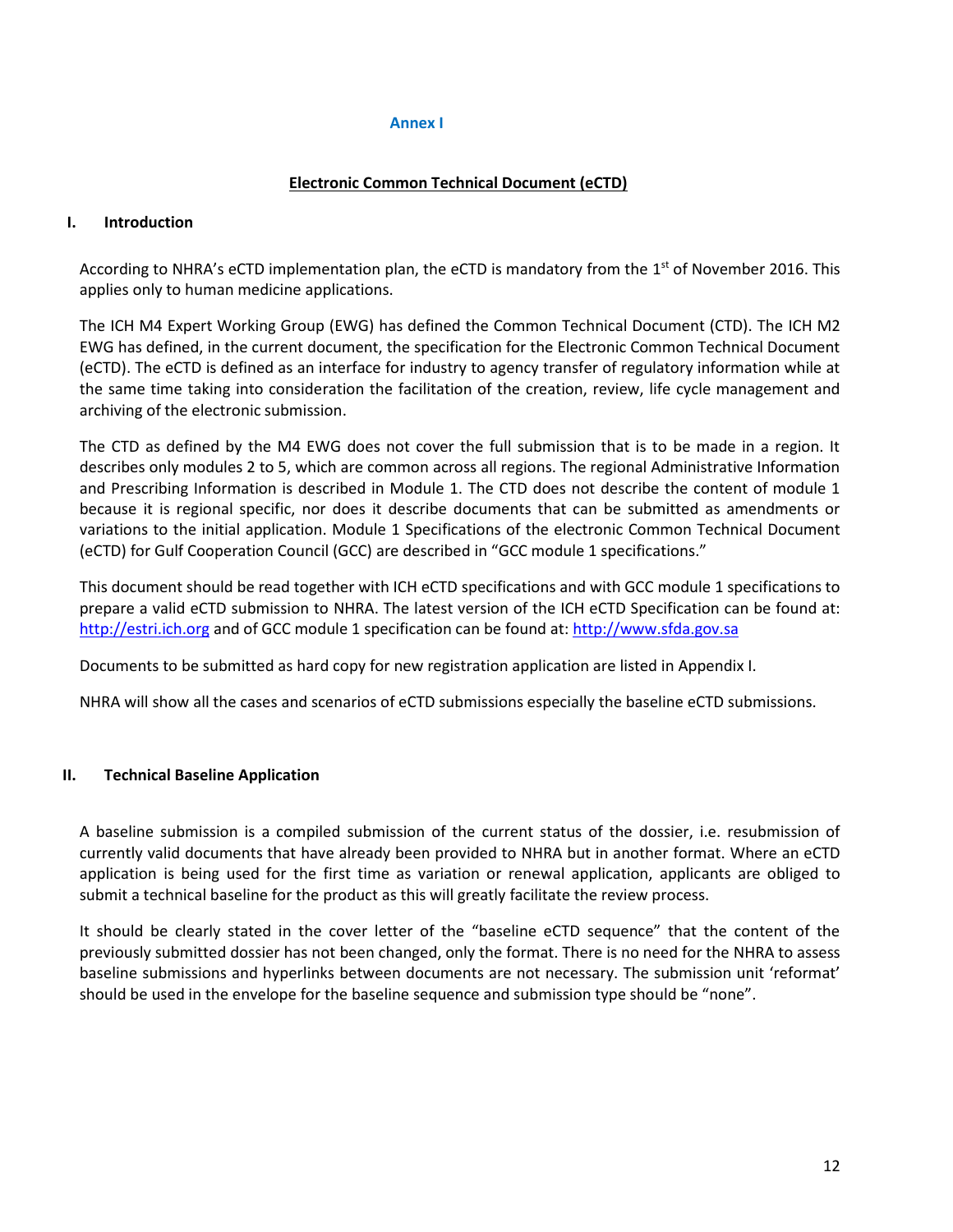#### **III. Baseline eCTD Submission**

One of the principles of eCTD is that with the use of the operation attributes, it is possible to manage the lifecycle of a product and generate a view of the "current dossier".

To convert from CTD format to eCTD, a baseline needs to be submitted. A baseline submission is the resubmission of currently valid documents to start the eCTD life cycle.

An eCTD baseline should not contain any new information as it will not be subject to review by NHRA.

Submission of a baseline shall be after the end of a regulatory activity, i.e. the company will follow the same original submission for products under assessment until the end of the regulatory activity.

#### **IV. Baseline Starting as Sequence 0000**

For product files that are submitted as CTD, the baseline submission should be submitted as sequence (0000). However, in some cases e.g. renewal and variation submitted as eCTD, the submission could continue to the next sequence of the submission life cycle. The baseline should always be a separate submission and should never include new applications.

#### **V. Baseline Cases**

#### **1. For products submitted as CTD:**

If the product was submitted as CTD and has no regulatory activity or complete regulatory activity, a baseline shall be submitted as sequence 0000. The first regulatory activity after baseline (for example a variation request) shall be submitted as sequence 0001. For the next submissions, the sequence number will advance, 0002, 0003, etc. See table below:

| Sequence No. | Submission description       | Submission type      | Submission Unit | Related sequence |
|--------------|------------------------------|----------------------|-----------------|------------------|
| 0005         | Response to Question         | <b>CTD</b><br>$\sim$ |                 |                  |
| 0000         | Baseline submission          | <b>None</b>          | Reformat        |                  |
| 0001         | Variation                    | Var-Type2            |                 |                  |
| 0002         | <b>Response to Questions</b> | Var-Type2            | Response        | 0001             |

Table 1: Example for starting an eCTD with a baseline sequence.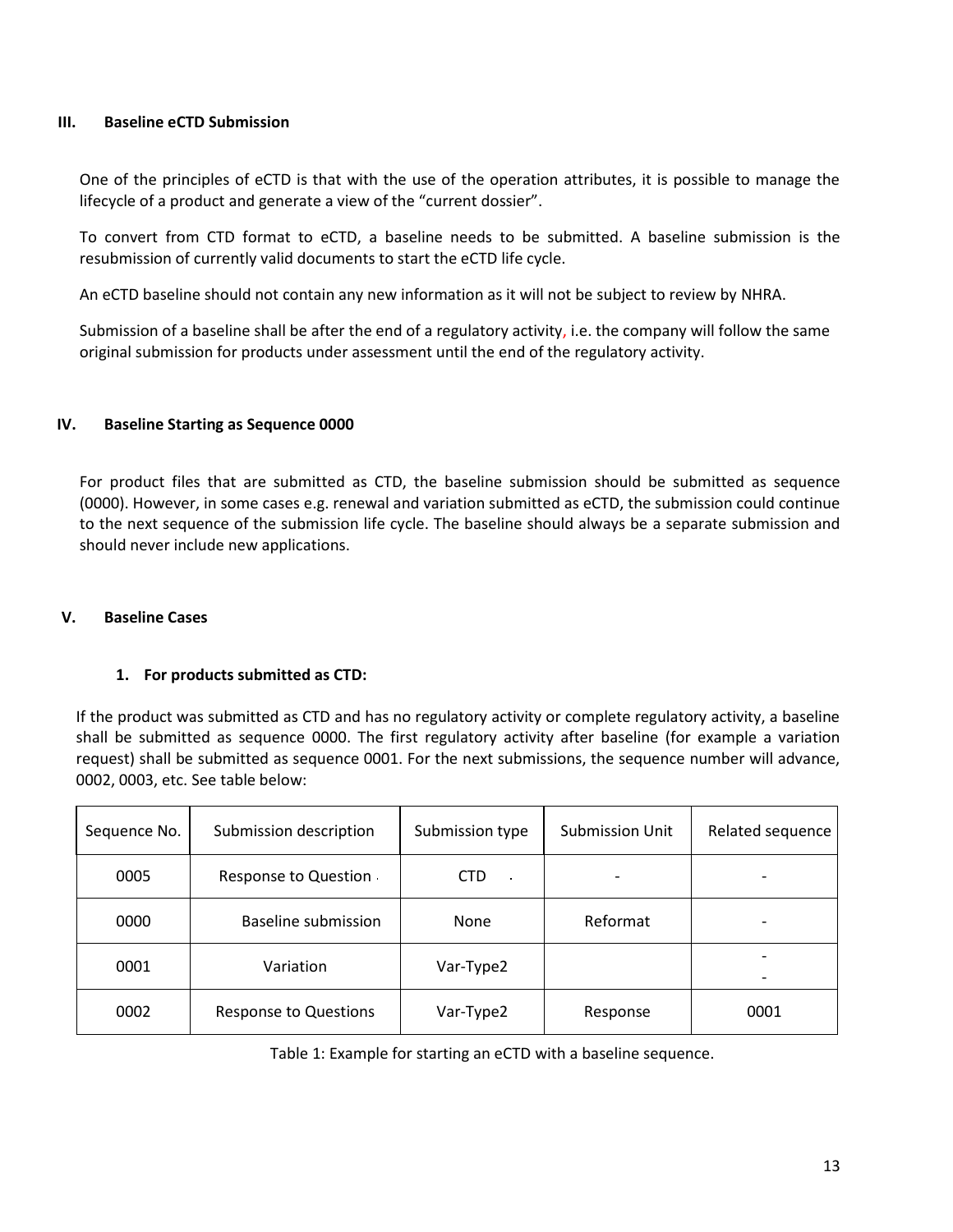#### **2. For products submitted as eCTD for renewal or variation**

Products submitted as eCTD submission, and are approved by NHRA with no ongoing regulatory activity, the baseline sequence may continue from the last one. Table 2 demonstrates more on this case.

| Sequence No. | Submission description       | Submission type | <b>Submission Unit</b> | Related<br>sequence |
|--------------|------------------------------|-----------------|------------------------|---------------------|
| 0000         | Renewal                      | Renewal         |                        |                     |
| 0001         | <b>Response to Questions</b> | Renewal         |                        | 0000                |
| 0002         | <b>Response to Questions</b> | Renewal         |                        | 0000                |
| 0003         | Variation                    | Var             |                        |                     |
| 0004         | <b>Response to Questions</b> | Var             |                        | 0003                |
| 0005         | <b>Baseline Submission</b>   | None            | Reformat               |                     |

Table 2: Example for starting a baseline with a regulatory activity.

#### VI. **Components of an eCTD Baseline Submission:**

It is composed of the currently valid documents in an eCTD format. Refer to Appendix I for more details.

The cover letter should include declaration that indicates there is no new information, only the format dossier has changed.

#### **Notes:**

- 1. NHRA encourage applicants to move to a full eCTD (m1 to m5).
- 2. The applicant can submit the eCTD dossier for currently registered product in which it requires the submission of a baseline. However, once eCTD is submitted going back to other format will not be accepted.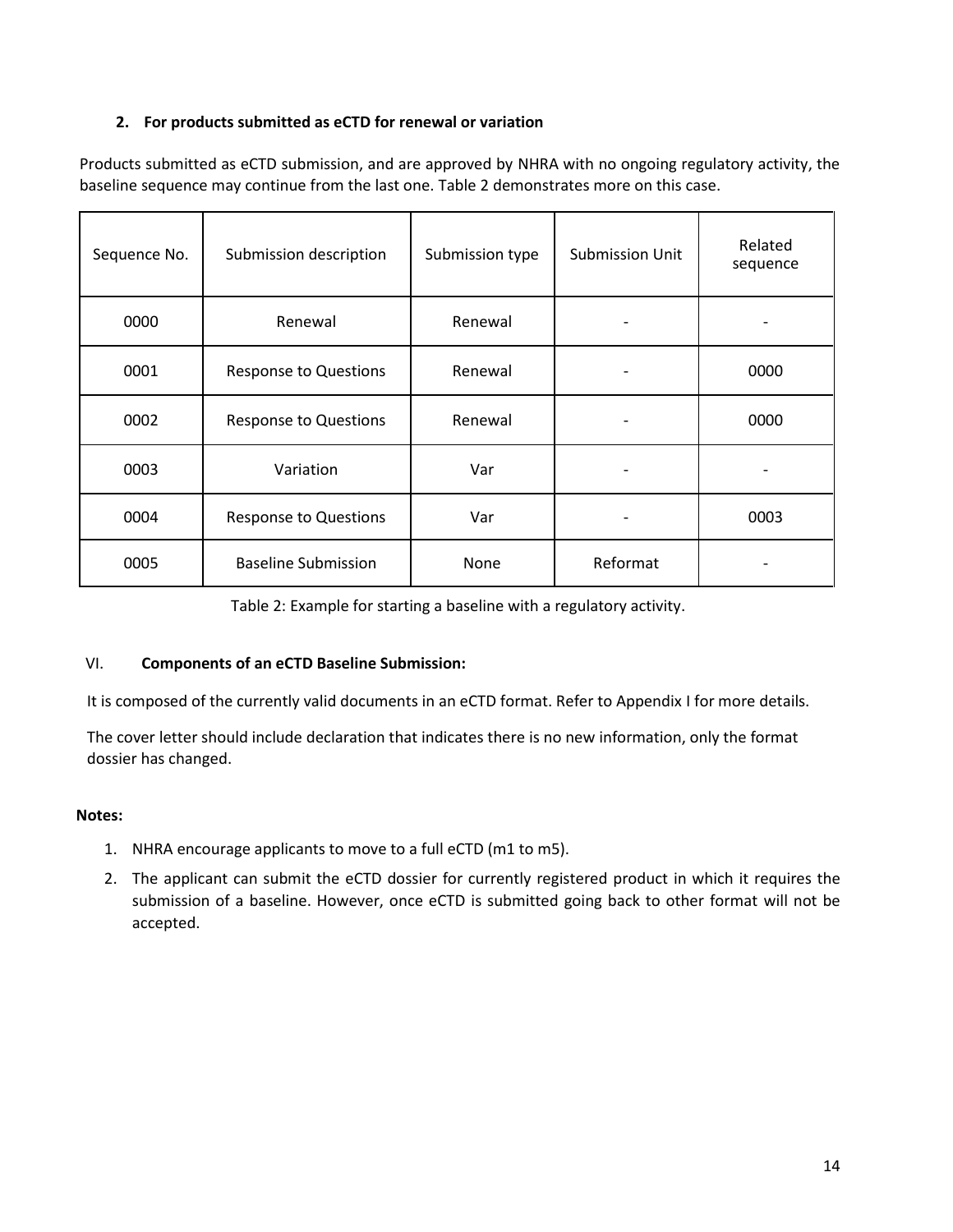| <b>Section</b> | <b>Requirements</b>                        |
|----------------|--------------------------------------------|
| Module 1       | <b>Regional Administrative Information</b> |
| 1.0            | Cover letter                               |
| 1.2            | <b>Application Form</b>                    |
| 1.3            | <b>Product Information</b>                 |
| 1.3.1          | Summary of Product Characteristics (SPC)   |
| 1.3.2          | Labeling                                   |
| 1.3.3          | Patient information leaflet (PIL)          |
| 1.3.3.1        | Arabic leaflet                             |
| 1.3.3.2        | English leaflet                            |
| 1.3.4          | Artwork                                    |
| 1.4            | <b>Certificates and Documents</b>          |
| 1.4.1          | <b>CPP</b>                                 |
| Module 3       | <b>Quality</b>                             |
| 3.2.S          | Drug Substance                             |
| 3.2.P          | Drug Product                               |
| 3.2.A          | Appendices                                 |

## **Appendix I: Components of an eCTD Baseline Submission**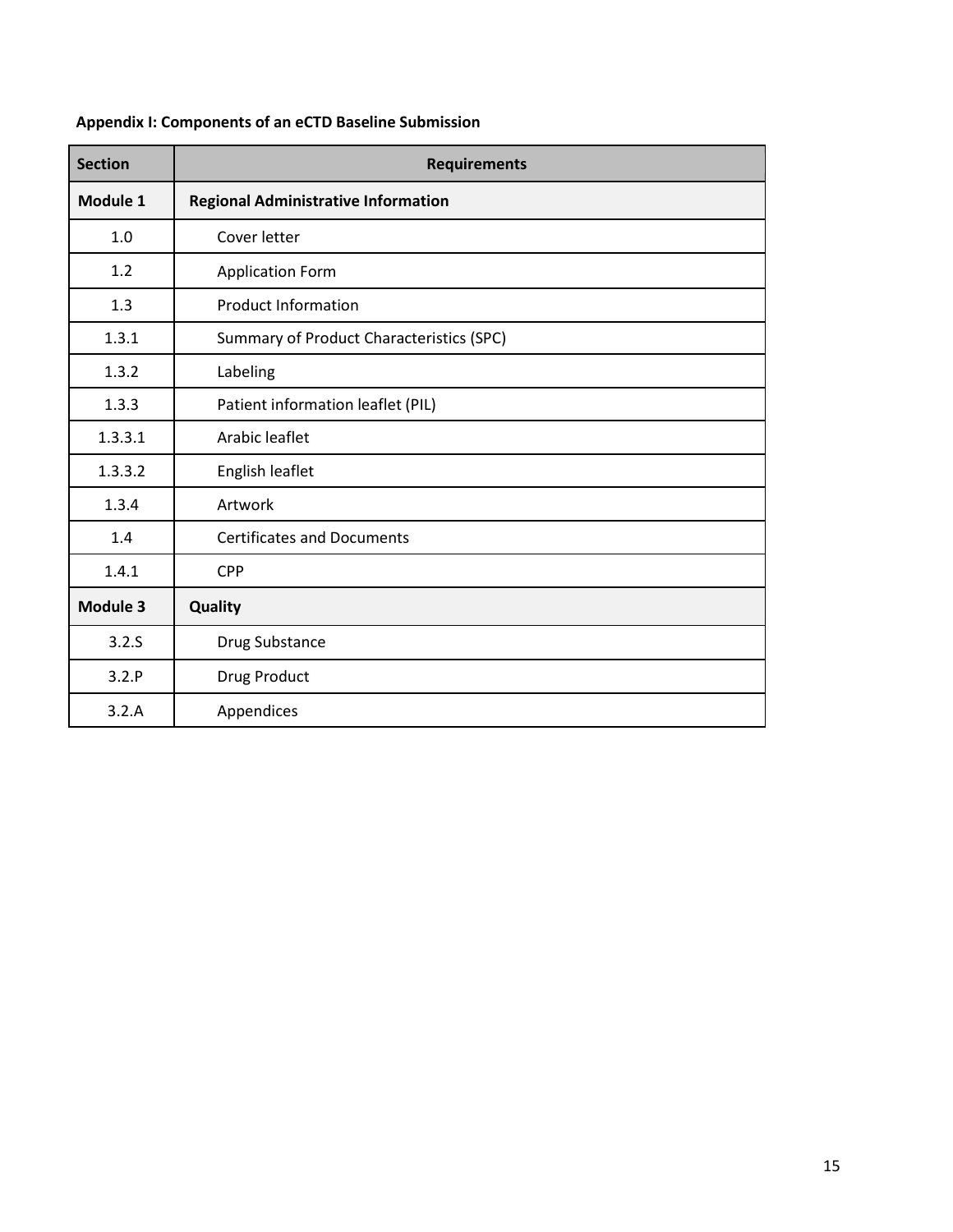#### **Annex II**

## **New Medicine Application form**

| Part 1 - Administrative Data |                                                                      |      |  |        |  |
|------------------------------|----------------------------------------------------------------------|------|--|--------|--|
|                              | Applicant's full name and address                                    |      |  |        |  |
|                              |                                                                      |      |  |        |  |
|                              |                                                                      |      |  |        |  |
|                              |                                                                      |      |  |        |  |
|                              |                                                                      |      |  |        |  |
|                              | Contact information                                                  |      |  |        |  |
| Name:                        |                                                                      |      |  |        |  |
|                              |                                                                      |      |  |        |  |
|                              |                                                                      |      |  |        |  |
| Tel:                         |                                                                      | Fax: |  | e-mail |  |
|                              | Commercial Registration (CR) number of applicant                     |      |  |        |  |
|                              |                                                                      |      |  |        |  |
|                              |                                                                      |      |  |        |  |
|                              |                                                                      |      |  |        |  |
|                              |                                                                      |      |  |        |  |
|                              | Address of storage premises                                          |      |  |        |  |
|                              |                                                                      |      |  |        |  |
|                              |                                                                      |      |  |        |  |
|                              |                                                                      |      |  |        |  |
|                              | Business name to be shown in the license if different from the above |      |  |        |  |
|                              |                                                                      |      |  |        |  |
|                              |                                                                      |      |  |        |  |
|                              | Marketing Authorization Holder's (MAH) name and address in Bahrain   |      |  |        |  |
|                              |                                                                      |      |  |        |  |
|                              |                                                                      |      |  |        |  |
|                              |                                                                      |      |  |        |  |
|                              | Contact information of responsible person                            |      |  |        |  |
|                              |                                                                      |      |  |        |  |
|                              |                                                                      |      |  |        |  |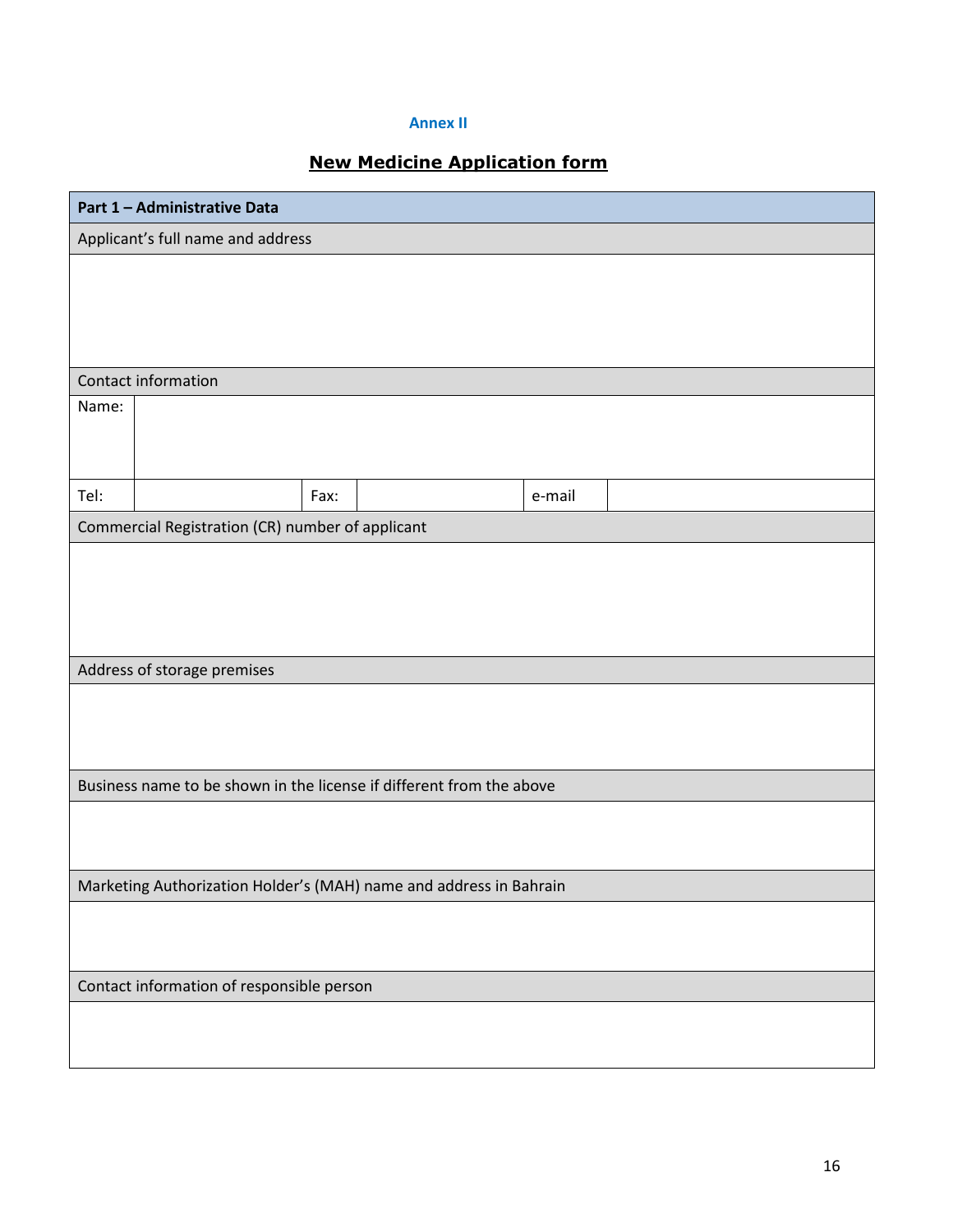| <b>Part 2 - Product Particulars</b>                                                              |       |           |       |
|--------------------------------------------------------------------------------------------------|-------|-----------|-------|
| Name of the product:<br>1.                                                                       |       |           |       |
|                                                                                                  |       |           |       |
| Strength:<br>2.                                                                                  |       |           |       |
|                                                                                                  |       |           |       |
| Pharmaceutical form:<br>3.                                                                       |       |           |       |
|                                                                                                  |       |           |       |
| Pack size:<br>4.                                                                                 |       |           |       |
|                                                                                                  |       |           |       |
| Product description:<br>5.                                                                       |       |           |       |
|                                                                                                  |       |           |       |
| Pharmacotherapuetic group:<br>6.                                                                 |       | ATC code: |       |
| Proposed shelf-life (in months)<br>7.                                                            |       |           |       |
|                                                                                                  |       |           |       |
| Active substance(s) - including relevant<br>8.                                                   | Unit* |           | Unit* |
| quality standard i.e. Ph.Eur., USP etc.):                                                        |       |           |       |
|                                                                                                  |       |           |       |
|                                                                                                  |       |           |       |
|                                                                                                  |       |           |       |
|                                                                                                  |       |           |       |
|                                                                                                  |       |           |       |
| Excipient(s) - including relevant quality<br>9.<br>standard i.e. Ph.Eur., USP etc.):             | Unit* |           | Unit* |
|                                                                                                  |       |           |       |
|                                                                                                  |       |           |       |
|                                                                                                  |       |           |       |
|                                                                                                  |       |           |       |
|                                                                                                  |       |           |       |
| *Quantity/dose unit or % quantity                                                                |       |           |       |
| Release specification reference number and approval date<br>10.                                  |       |           |       |
| Is the finished product composition as that registered and marketed in country of origin.<br>11. |       |           |       |
|                                                                                                  |       |           |       |
| No<br>Yes                                                                                        |       |           |       |
| If no, please clarify.                                                                           |       |           |       |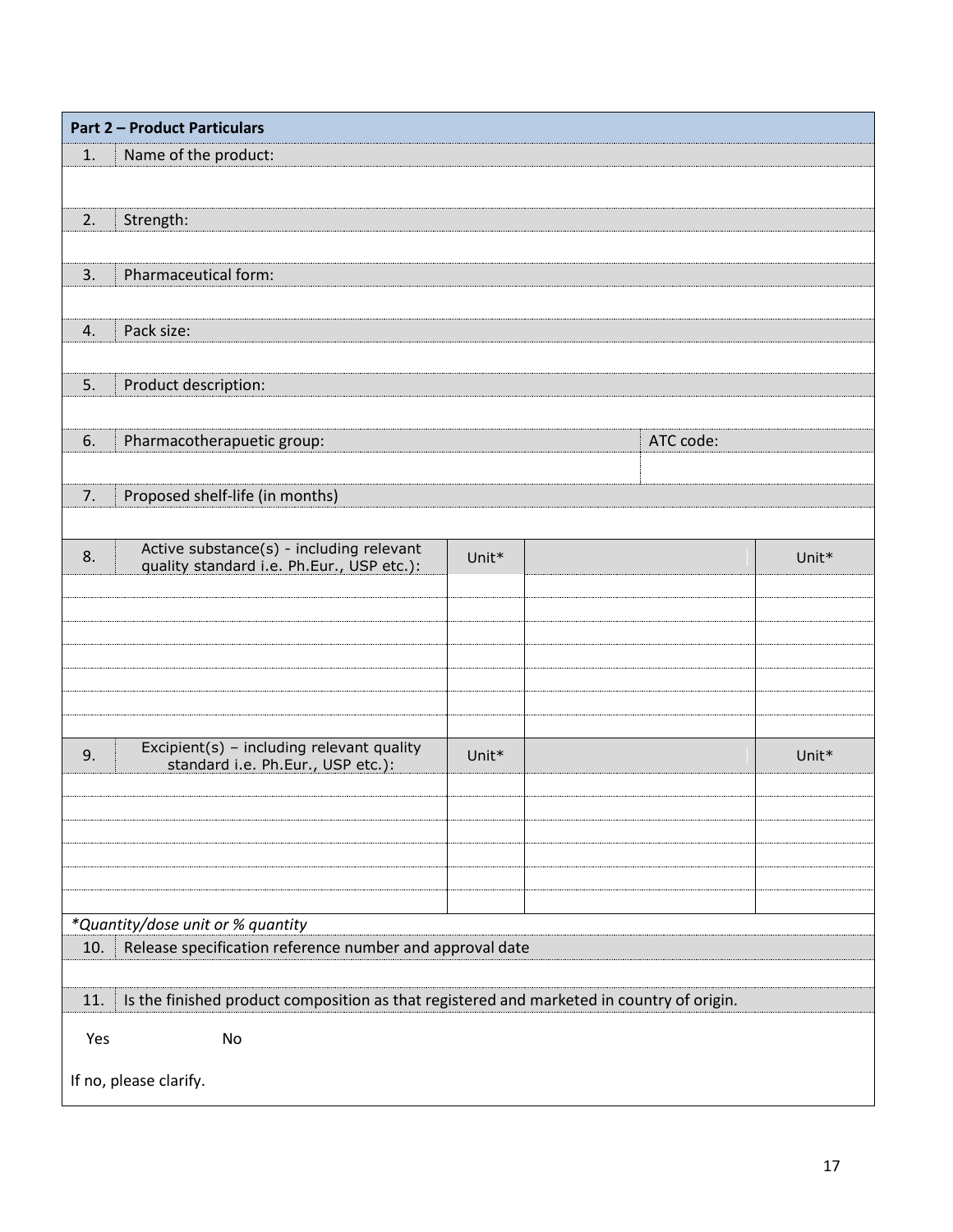| 12. | Country of origin (batch releaser country)                                                                                                                                                                                                                                   |                                              |                             |  |  |  |
|-----|------------------------------------------------------------------------------------------------------------------------------------------------------------------------------------------------------------------------------------------------------------------------------|----------------------------------------------|-----------------------------|--|--|--|
|     |                                                                                                                                                                                                                                                                              |                                              |                             |  |  |  |
| 13. |                                                                                                                                                                                                                                                                              | Name of the product in the country of origin |                             |  |  |  |
|     |                                                                                                                                                                                                                                                                              |                                              |                             |  |  |  |
| 14. | Reference number of the marketing authorization for the product in the country of origin and the date of<br>authorization                                                                                                                                                    |                                              |                             |  |  |  |
|     |                                                                                                                                                                                                                                                                              |                                              |                             |  |  |  |
| 15. | State if the product is licensed by any of the following authorities with the grant date: SFDA, GCC-DR, US<br>FDA, HEALTH CANADA, TGA, EMA or regulatory authorities of Denmark, France, Germany, Italy, Ireland,<br>Netherland, Portugal, Spain, Sweden, UK, or Swissmedic. |                                              |                             |  |  |  |
|     |                                                                                                                                                                                                                                                                              |                                              |                             |  |  |  |
| 16. | Has the product license withdrawn, cancelled or rejected in any of the above mentioned authorities?                                                                                                                                                                          |                                              |                             |  |  |  |
| Yes | <b>No</b>                                                                                                                                                                                                                                                                    |                                              |                             |  |  |  |
|     | If yes, please clarify.                                                                                                                                                                                                                                                      |                                              |                             |  |  |  |
| 17. | Name and address of the manufacturer(s) involved in all stages of manufacture and activities carried out<br>by each:                                                                                                                                                         |                                              |                             |  |  |  |
|     | <b>Manufacturer Name</b>                                                                                                                                                                                                                                                     | Country                                      | <b>Manufacturer Address</b> |  |  |  |
|     | API manufacturer name                                                                                                                                                                                                                                                        |                                              |                             |  |  |  |
|     |                                                                                                                                                                                                                                                                              |                                              |                             |  |  |  |
|     | <b>Bulk Manufacturer</b>                                                                                                                                                                                                                                                     |                                              |                             |  |  |  |
|     |                                                                                                                                                                                                                                                                              |                                              |                             |  |  |  |
|     |                                                                                                                                                                                                                                                                              |                                              |                             |  |  |  |
|     | Primary Packaging                                                                                                                                                                                                                                                            |                                              |                             |  |  |  |
|     |                                                                                                                                                                                                                                                                              |                                              |                             |  |  |  |
|     | Secondary Packaging                                                                                                                                                                                                                                                          |                                              |                             |  |  |  |
|     |                                                                                                                                                                                                                                                                              |                                              |                             |  |  |  |
|     |                                                                                                                                                                                                                                                                              |                                              |                             |  |  |  |
|     | Batch release of finished product                                                                                                                                                                                                                                            |                                              |                             |  |  |  |
|     |                                                                                                                                                                                                                                                                              |                                              |                             |  |  |  |
|     |                                                                                                                                                                                                                                                                              |                                              |                             |  |  |  |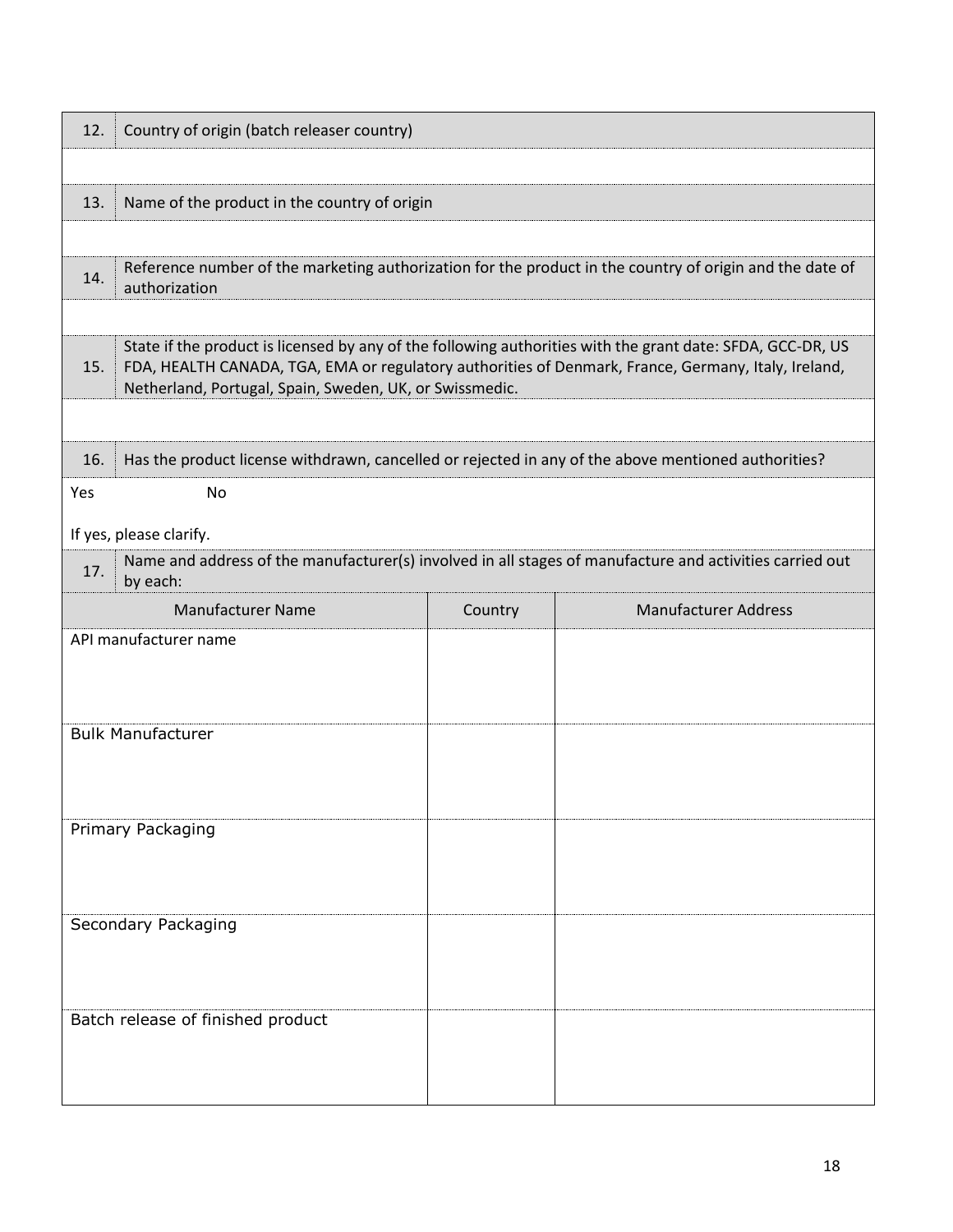| 18. | Method of sale & supply in country of origin          |
|-----|-------------------------------------------------------|
| 19. | Package leaflet revision date and number              |
|     |                                                       |
| 20. | Invoicing company name and address must be declared   |
|     |                                                       |
| 21. | Bioequivalence center name and address (FOR GENERICS) |
|     |                                                       |
|     |                                                       |
|     |                                                       |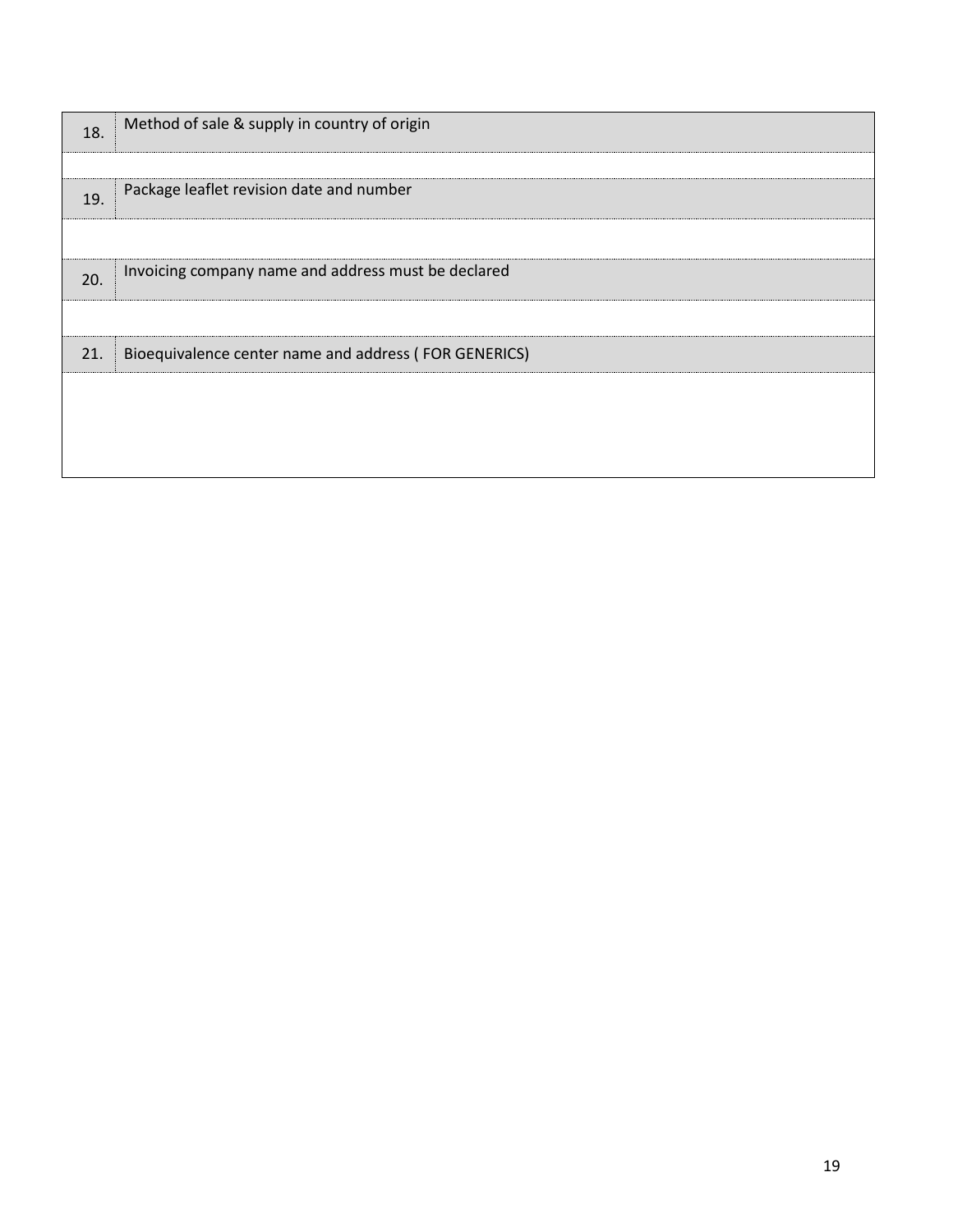#### **PHARMACEUTICAL PRODUCT INFORMATION TEMPLATE**

- 1. Name of the pharmaceutical product
- 2. Qualitative and quantitative composition
- 3. Pharmaceutical form
- 4. Clinical particulars
	- 4.1. Indications
	- 4.2. Posology and method of administration
	- 4.3. Contraindications
	- 4.4. Special warnings and precautions for use
	- 4.5. Interaction with other medicinal products and other forms of interaction
	- 4.6. Fertility, pregnancy and lactation
	- 4.7. Effects on ability to drive and use machines
	- 4.8. Undesirable effects
	- 4.9. Overdose
- 5. Pharmacological properties (medicines only)
	- 5.1. Pharmacodynamics properties
	- 5.2. Pharmacokinetic properties
	- 5.3. Preclinical safety data
- 6. Pharmaceutical particulars
	- 6.1. List of excipients
	- 6.2. Incompatibilities
	- 6.3. Shelf life
	- 6.4. Special precautions for storage
	- 6.5. Nature and contents of container
	- 6.6. Special precautions for disposal
- 7. Marketing authorisation holder
- 8. Agent
- 9. Marketing authorisation number(s)
- 10. Date of first authorisation/ renewal of the authorisation
- 11. Date of revision of the text
- 12. Instructions for preparation of radiopharmaceuticals (relevant medicines only)

| I/we apply for a medicine license in respect of the product for which details are provided above.<br>It is hereby confirmed that all information relevant to the product have been supplied in the file as appropriate and they<br>are all correct (must be filled by the MAH). |           |  |  |  |
|---------------------------------------------------------------------------------------------------------------------------------------------------------------------------------------------------------------------------------------------------------------------------------|-----------|--|--|--|
| Name of signatory                                                                                                                                                                                                                                                               | Signature |  |  |  |
| State capacity in which signed                                                                                                                                                                                                                                                  | Date      |  |  |  |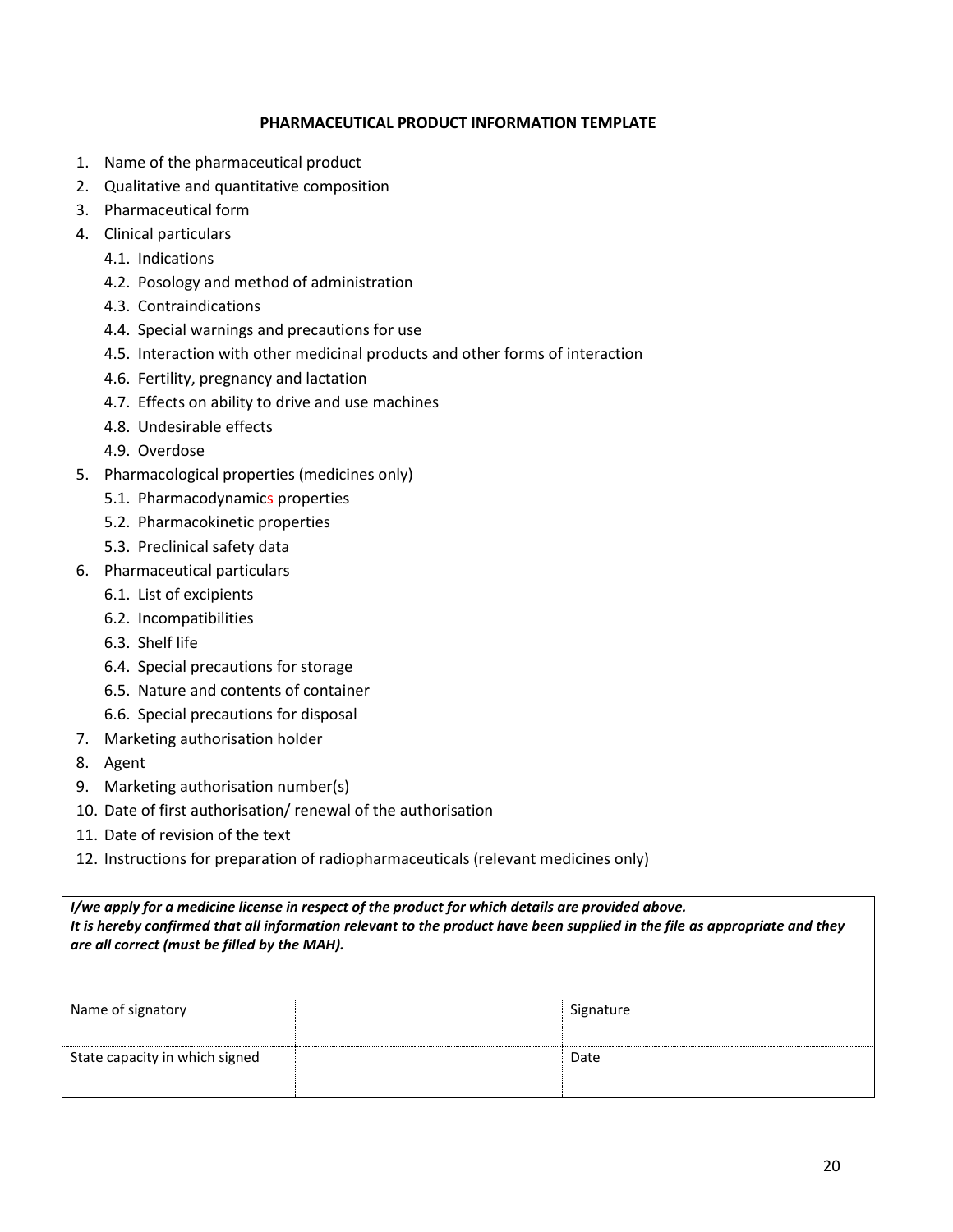#### **Annex III**

### **New Medicine Registration Appointment Request**

| <b>Local Agent Name:</b>                                                                                                          |                     |                                               |               |                           |  |  |
|-----------------------------------------------------------------------------------------------------------------------------------|---------------------|-----------------------------------------------|---------------|---------------------------|--|--|
|                                                                                                                                   |                     |                                               |               |                           |  |  |
| <b>Product Name:</b>                                                                                                              |                     |                                               |               |                           |  |  |
|                                                                                                                                   |                     |                                               |               |                           |  |  |
| API(s) Name(s) & Concentration(s)                                                                                                 |                     |                                               |               |                           |  |  |
|                                                                                                                                   |                     |                                               |               |                           |  |  |
| <b>API Manufacturing Site (1)</b>                                                                                                 | <b>Country</b>      | <b>GMP Certificate</b>                        |               | <b>GMP Validity</b>       |  |  |
|                                                                                                                                   |                     | $\Box$ Legalized                              | $\Box$ Not    |                           |  |  |
|                                                                                                                                   |                     | Legalized                                     |               |                           |  |  |
| <b>API Manufacturing Site (2)</b>                                                                                                 | <b>Country</b>      | <b>GMP Certificate</b><br>$\Box$ Legalized    | $\square$ Not | <b>GMP Validity</b>       |  |  |
|                                                                                                                                   |                     | Legalized                                     |               |                           |  |  |
| FP Bulk Manufacturing Site                                                                                                        | <b>Country</b>      | <b>GMP Certificate</b>                        |               | <b>GMP Validity</b>       |  |  |
|                                                                                                                                   |                     | $\Box$ Yes                                    | $\square$ No  |                           |  |  |
| FP 1 <sup>ry</sup> Packaging Site                                                                                                 | <b>Country</b>      | <b>GMP Certificate</b>                        |               | <b>GMP Validity</b>       |  |  |
|                                                                                                                                   |                     | $\Box$ Yes                                    | $\square$ No  |                           |  |  |
| FP 2 <sup>ry</sup> Packaging Site                                                                                                 | <b>Country</b>      | <b>GMP Certificate</b>                        |               | <b>GMP Validity</b>       |  |  |
|                                                                                                                                   |                     |                                               |               |                           |  |  |
|                                                                                                                                   |                     | $\Box$ Yes                                    | $\square$ No  |                           |  |  |
| <b>FP Batch Releasing Site</b>                                                                                                    | <b>Country</b>      | <b>GMP Certificate</b>                        |               | <b>GMP Validity</b>       |  |  |
|                                                                                                                                   |                     | $\Box$ Yes                                    | $\square$ No  |                           |  |  |
| NHRA Manufacturing Site Registration Certificate for The FP Batch Releaser                                                        |                     |                                               |               |                           |  |  |
| <b>Registration Number:</b>                                                                                                       |                     | <b>Registration Date:</b>                     |               |                           |  |  |
| <b>CPP Issuing Country &amp; Authority</b>                                                                                        | <b>Legalization</b> | <b>Product Registration Number &amp; Date</b> |               |                           |  |  |
|                                                                                                                                   | $\Box$ Yes          | $\square$ No                                  |               |                           |  |  |
| <b>MAH</b> in Country of Origin                                                                                                   |                     |                                               |               |                           |  |  |
|                                                                                                                                   |                     |                                               |               |                           |  |  |
| <b>Bioequivalence Center Details (FOR GENERIC ONLY)</b>                                                                           |                     |                                               |               |                           |  |  |
| <b>Center Name:</b>                                                                                                               |                     | Country:                                      |               |                           |  |  |
| <b>MAH</b> for Bahrain                                                                                                            |                     |                                               |               |                           |  |  |
|                                                                                                                                   |                     |                                               |               |                           |  |  |
| <b>Current Registration Status</b>                                                                                                |                     |                                               |               |                           |  |  |
| $\Box$ GCC-DR<br>$\square$ SFDA<br>$\square$ uae<br>$\Box$ Kuwait<br>$\square$ EMA<br>$\Box$ Oman<br>$\Box$ Qatar<br>$\Box$ USFDA |                     |                                               |               |                           |  |  |
| $\Box$ Other (specify): Click here to enter text.                                                                                 |                     |                                               |               |                           |  |  |
| *Name of Agent's Authorized Person:                                                                                               |                     | *Signature:                                   |               | *Date:                    |  |  |
| Click here to enter text.                                                                                                         |                     |                                               |               | Click here to enter text. |  |  |
|                                                                                                                                   |                     |                                               |               |                           |  |  |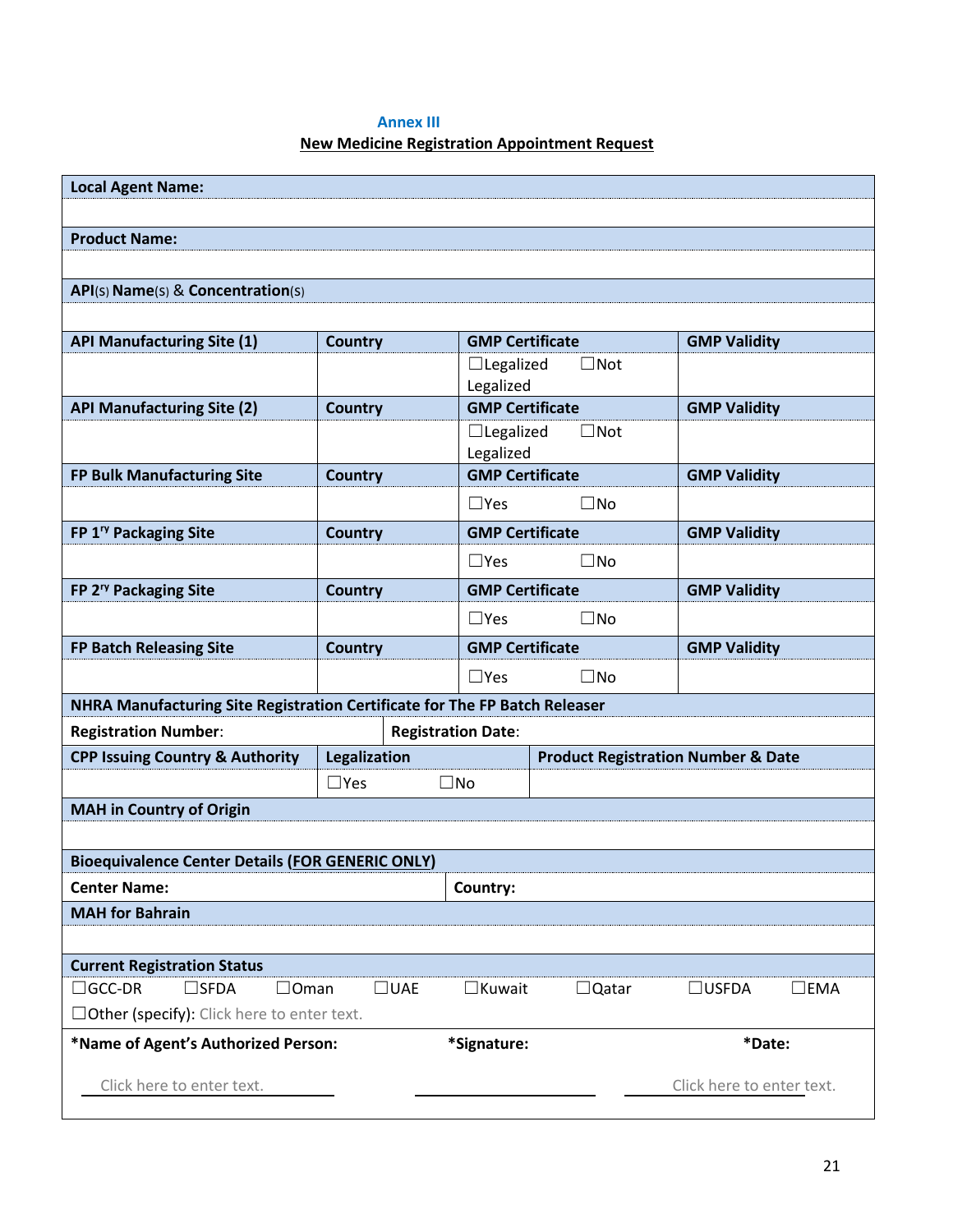#### **Annex IV**

# **New medicine checklist**

| Application<br><b>Number</b> |                                                                                                                                                                                                             |                                                    |          |      |                  |  |
|------------------------------|-------------------------------------------------------------------------------------------------------------------------------------------------------------------------------------------------------------|----------------------------------------------------|----------|------|------------------|--|
| <b>Product Name</b>          |                                                                                                                                                                                                             |                                                    | Strength | Form | <b>Pack Size</b> |  |
|                              |                                                                                                                                                                                                             |                                                    |          |      |                  |  |
| Active<br><b>Substances</b>  |                                                                                                                                                                                                             |                                                    |          |      |                  |  |
| Applicant<br><b>Name</b>     |                                                                                                                                                                                                             |                                                    |          |      |                  |  |
| <b>Module 1</b>              |                                                                                                                                                                                                             | <b>Administration Information Hard File (eCTD)</b> |          |      |                  |  |
| $\mathbf{1}$                 | Dossier CD with validation report                                                                                                                                                                           |                                                    |          |      |                  |  |
| $\overline{2}$               | Cover letter (original company paper, signed and dated)                                                                                                                                                     |                                                    |          |      |                  |  |
| 3                            | Application form (signed and dated)                                                                                                                                                                         |                                                    |          |      |                  |  |
| 4                            | One finished product sample                                                                                                                                                                                 |                                                    |          |      |                  |  |
| 5.                           | Certificate of Pharmaceutical Product (CPP) according to WHO format (legalized)<br>from the COO (batch releaser country)                                                                                    |                                                    |          |      |                  |  |
| 6                            | Good manufacturing practice (GMP) certificates or proof of inspection by a<br>recognised CA for all finished product manufacturer(s).                                                                       |                                                    |          |      |                  |  |
| 7                            | Certificate of suitability for the active substance, if available. If not, legalised good<br>manufacturing practice (GMP) certificates or proof of inspection by a recognised CA<br>for API manufacturer(s) |                                                    |          |      |                  |  |
| 8                            | Price Certificate showing, ex: factory price, whole sale and public retail price in the<br>country of origin (legalized and issued within the last six months from the submission<br>date)                  |                                                    |          |      |                  |  |
| 9                            | Proof of Payment                                                                                                                                                                                            |                                                    |          |      |                  |  |

**I declare that all the documents for the application for a medicine licence for as referred to in this check list are attached.**

### **Name & Signature of responsible person: Date:**

|                                                                                  | For internal use only |  |  |  |  |
|----------------------------------------------------------------------------------|-----------------------|--|--|--|--|
| I declare that I have received the documents as outlined in the above checklist. |                       |  |  |  |  |
| Name:                                                                            | Date:                 |  |  |  |  |
| Signature :                                                                      |                       |  |  |  |  |
| Comments:                                                                        |                       |  |  |  |  |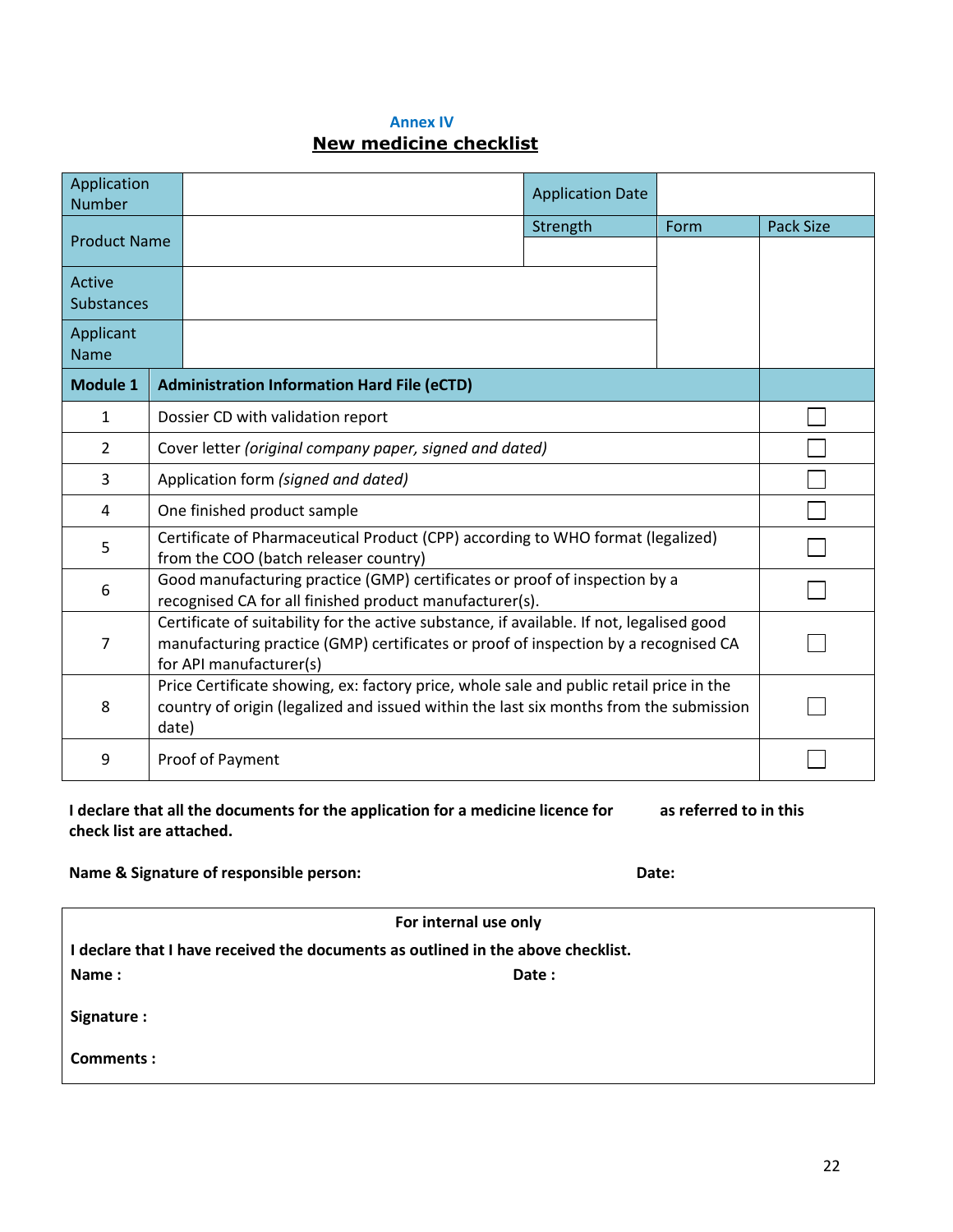#### **Annex V**

#### **Pricing Form**

| <b>General information</b>    |  |          |  |           |  |  |
|-------------------------------|--|----------|--|-----------|--|--|
| <b>Product Name</b>           |  | Strength |  | Pack Size |  |  |
| <b>Active Substance</b>       |  | Form     |  |           |  |  |
| Company Name &<br>Nationality |  |          |  |           |  |  |

| <b>Country of Origin</b>            |                                    |                                 |                                            |              |  |  |  |
|-------------------------------------|------------------------------------|---------------------------------|--------------------------------------------|--------------|--|--|--|
| <b>Ex-Factory Price</b><br>(In USD) | <b>Wholesale Price</b><br>(In USD) | <b>Public Price</b><br>(In USD) | <b>Proposed CIF to Bahrain</b><br>(In USD) | <b>Notes</b> |  |  |  |
|                                     |                                    |                                 |                                            |              |  |  |  |

## *Prices in other countries where the product is marketed*

| No             | Country                | Pack<br>Size | Ex-Factory<br>Price | currency | CIF<br>Price | currency | Public<br>Price | currency | <b>Notes</b> |
|----------------|------------------------|--------------|---------------------|----------|--------------|----------|-----------------|----------|--------------|
|                | <b>GCC Countries</b>   |              |                     |          |              |          |                 |          |              |
| $\mathbf{1}$   | Kuwait                 |              |                     |          |              |          |                 |          |              |
| $\overline{2}$ | Oman                   |              |                     |          |              |          |                 |          |              |
| 3              | Qatar                  |              |                     |          |              |          |                 |          |              |
| 4              | Saudi Arabia           |              |                     |          |              |          |                 |          |              |
| 5              | U.A.E                  |              |                     |          |              |          |                 |          |              |
|                | <b>Other countries</b> |              |                     |          |              |          |                 |          |              |
| 6              | Algeria                |              |                     |          |              |          |                 |          |              |
| $\overline{7}$ | Australia              |              |                     |          |              |          |                 |          |              |
| $\,8\,$        | Argentina              |              |                     |          |              |          |                 |          |              |
| 9              | Belgium                |              |                     |          |              |          |                 |          |              |
| 10             | Canada                 |              |                     |          |              |          |                 |          |              |
| $11\,$         | Cyprus                 |              |                     |          |              |          |                 |          |              |
| 12             | Denmark                |              |                     |          |              |          |                 |          |              |
| 13             | Egypt                  |              |                     |          |              |          |                 |          |              |
| 14             | France                 |              |                     |          |              |          |                 |          |              |